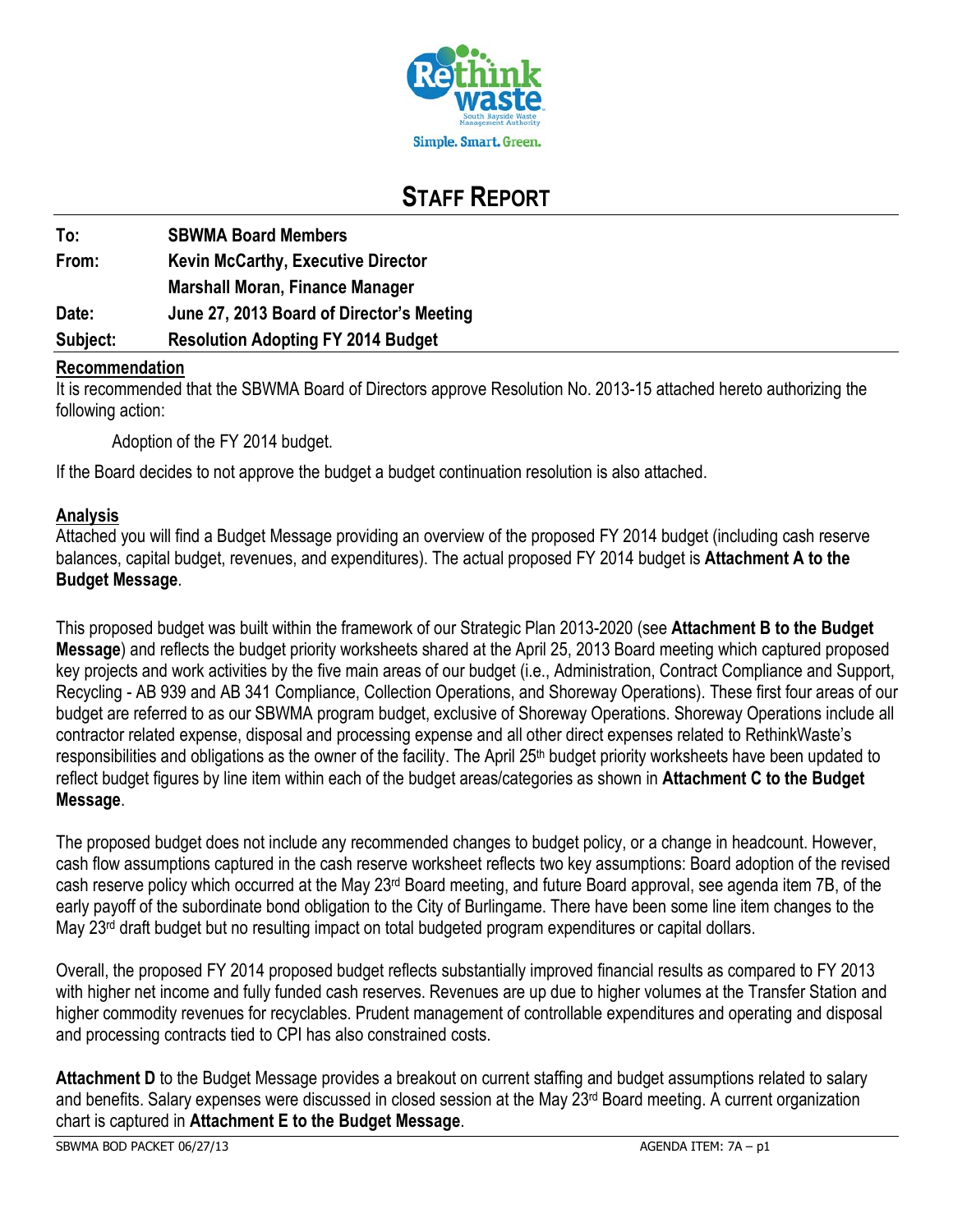### *Capital*

The Shoreway Master Plan capital project is effectively complete with less than \$100,000 in spending remaining for "soft cost" related items. We are very pleased to report that we will complete the project approximately \$1,082,000 under budget with \$515,000 from the bid deduct alternate for the transfer station and \$567,037 unspent from other contingency funds and "soft costs." These savings have been incorporated into our cash reserve projections.

Non-Master Plan proposed capital projects for FY 2014 total \$570,000 and includes: \$150,000 for Transfer Station tipping floor replacement that typically occurs every other year, \$140,000 in fire suppression upgrades at the MRF based on our review of the April 29th fire at the MRF, \$80,000 for an engine replacement for the hydraulic tipper we own at the Ox Mountain Landfill, \$40,000 for Shoreway Administration building improvements, and \$40,000 for site signage. A complete listing of capital projects can be found in the capital budget worksheet found in **Attachment A**.

#### *Reserves Balances*

The table below captures the reserve balance year end projections for FY 2014 with figures shown under the May  $23^{\text{rd}}$ Board adopted revised policy.

|                                             | <b>Mid-Year</b><br>FY 2012-2013 |               | <b>BUDGET</b><br>PROPOSED FY2014 |
|---------------------------------------------|---------------------------------|---------------|----------------------------------|
|                                             |                                 |               | <b>New Policy</b>                |
| UNRESTRICTED:                               |                                 |               |                                  |
| OPERATING RESERVE (10% of total expense)    | \$<br>3,785,881                 |               |                                  |
| RATE STABILIZATON (10% of expense)          | \$<br>3,383,036                 | \$            | 3,822,605                        |
| EMERGENCY RESERVE (10% of total expense)    |                                 | \$            | 3,822,605                        |
| EQUIPMENT REPLACEMENT (ANNUAL) <sup>1</sup> | \$<br>1,799,028                 | \$            | 1,130,726                        |
| <b>UNDESIGNATED</b>                         | \$<br>198,300                   | \$            | 426,572                          |
| <b>TOTAL UNRESTRICTED GENERAL RESERVES</b>  | \$<br>9,166,245                 | \$            | 9,202,508                        |
|                                             |                                 |               |                                  |
| <b>COMMITTED:</b>                           |                                 |               |                                  |
| MASTER PLAN INTERNAL CAPITAL SPENDING       |                                 |               |                                  |
| <b>BOND PRINCIPAL PAYMENT FUND</b>          | \$<br>958,333                   | \$            | 1,004,167                        |
| <b>BURLINGAME BOND REPAYMENT FUND</b>       | \$<br>1,945,946                 |               |                                  |
| <b>TOTAL GENERAL RESERVES</b>               | \$<br>12,070,524                | $\mathbf{\$}$ | 10,206,674                       |

#### **Background**

The proposed budget was reviewed at the May 23rd Board meeting. Previously, the budget priority worksheets were reviewed at the April 25, 2013 Board meeting.

#### **Fiscal Impact**

The FY 2014 proposed operating budget includes revenues of \$41,579,200 and operating expenses of \$38,723,050 (SBWMA program budget of \$3,295,950 + Shoreway operations budget of \$35,427,100) resulting in net income of \$2,856,150. This compares to a projected net operating income in FY 2013 of \$1,400,291. This 104% increase in net income is due in large part to higher than expected commodity revenues from higher average prices and higher public volumes into the Transfer Station.

Non-operating obligations (i.e., bond principal payment and capital expenditures) are not included in the operating income but would be paid out of operating income to arrive at Net Cash Flow. These obligations include: bond principal payment (\$1,004,167) and capital expenditures (\$570,000). Net Cash Flow after deducting these items for FY 2014 is \$985,000.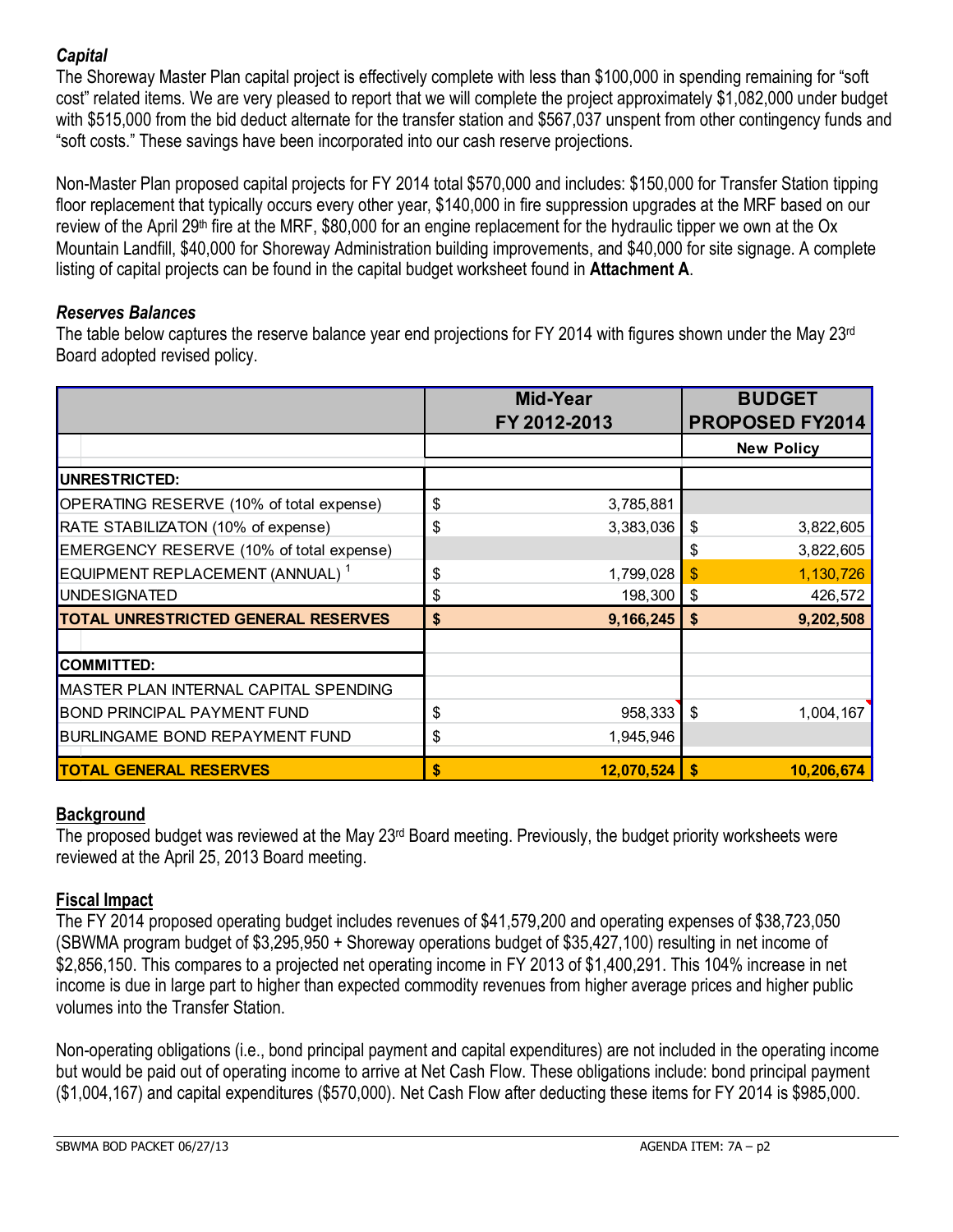For additional financial overview information, please refer to the attached Budget Message and/or the various summary sections in the attached proposed budget document.

#### **Attachments:**

*Resolution 2013-15*

*Budget Message (includes attachments for the Proposed FY 2014 Budget, Strategic Plan 2013-2020, Budget Worksheets by program area, Personnel Summary, and Organization Chart).*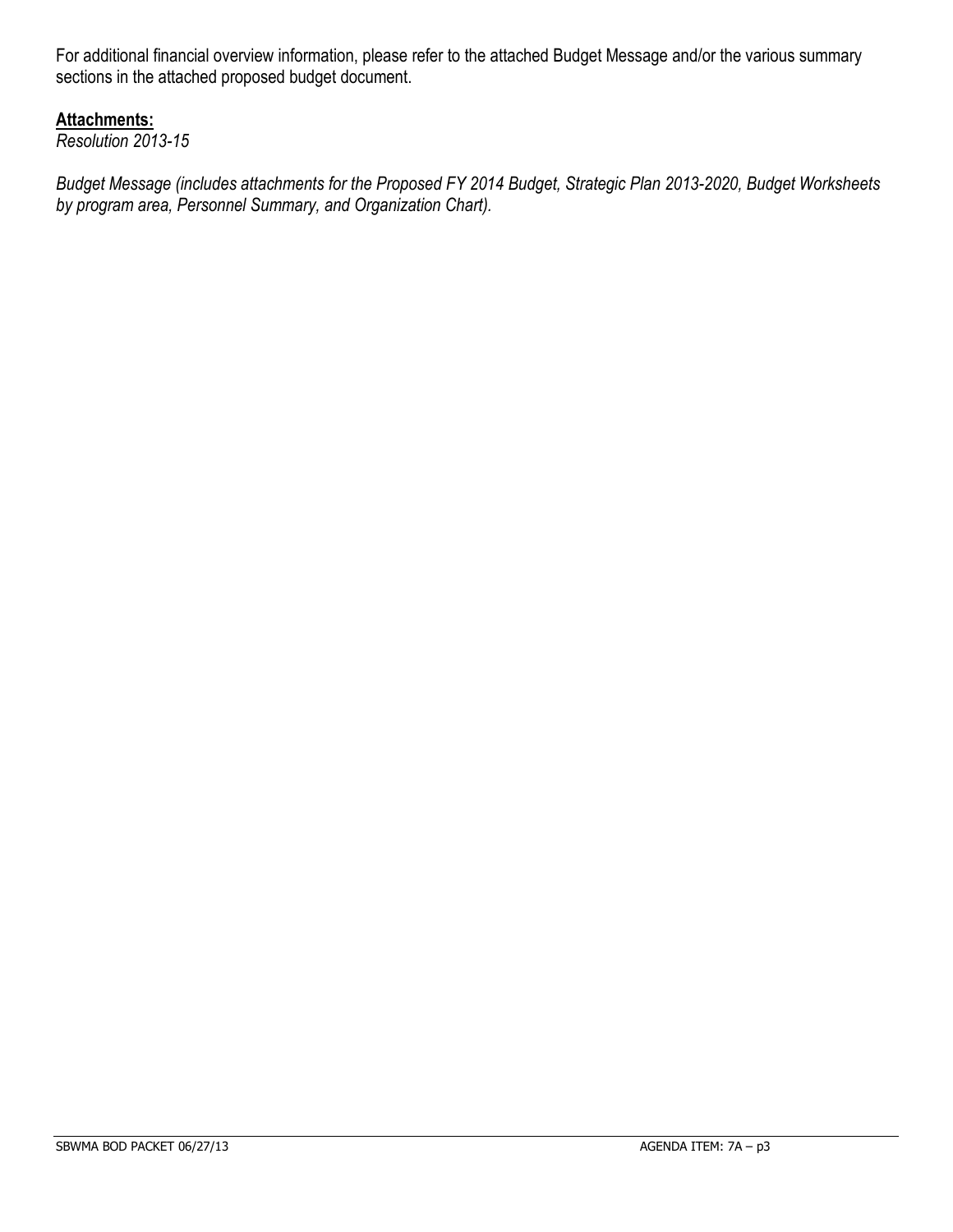

## **RESOLUTION NO. 2013-15**

## **RESOLUTION OF THE SOUTH BAYSIDE WASTE MANAGEMENT AUTHORITY BOARD OF DIRECTORS ADOPTING THE FY 2014 BUDGET**

**WHEREAS**, the South Bayside Waste Management Authority (SBWMA) proposed budget as presented is balanced and provided sufficient funds for normal operations.

**NOW THEREFORE, BE IT RESOLVED**, by the Board of Directors of the South Bayside Waste Management Authority that the Board adopts the FY 2014 budget.

**PASSED AND ADOPTED** by the Board of Directors of the South Bayside Waste Management Authority, County of San Mateo, State of California on the 27<sup>th</sup> day of June, 2013, by the following vote:

| <b>Agency</b>      | <u>Yes</u> | <u>No</u> | <b>Abstain</b> | Absent | <u>Agency</u>                     | <b>Yes</b> | No | Abstain | <b>Absent</b> |
|--------------------|------------|-----------|----------------|--------|-----------------------------------|------------|----|---------|---------------|
| Atherton           |            |           |                |        | Menlo Park                        |            |    |         |               |
| Belmont            |            |           |                |        | Redwood City                      |            |    |         |               |
| Burlingame         |            |           |                |        | San Carlos                        |            |    |         |               |
| East Palo Alto     |            |           |                |        | San Mateo                         |            |    |         |               |
| <b>Foster City</b> |            |           |                |        | County of San Mateo               |            |    |         |               |
| Hillsborough       |            |           |                |        | <b>West Bay Sanitary District</b> |            |    |         |               |

I HEREBY CERTIFY that the foregoing Resolution No. 2013-15 was duly and regularly adopted at a regular meeting of the South Bayside Waste Management Authority on June 27, 2013.

ATTEST:

\_\_\_\_\_\_\_\_\_\_\_\_\_\_\_\_\_\_\_\_\_\_\_\_\_\_\_\_ John Doughty, Chairperson of SBWMA

Cyndi Urman, Board Secretary

\_\_\_\_\_\_\_\_\_\_\_\_\_\_\_\_\_\_\_\_\_\_\_\_\_\_\_\_\_\_\_\_\_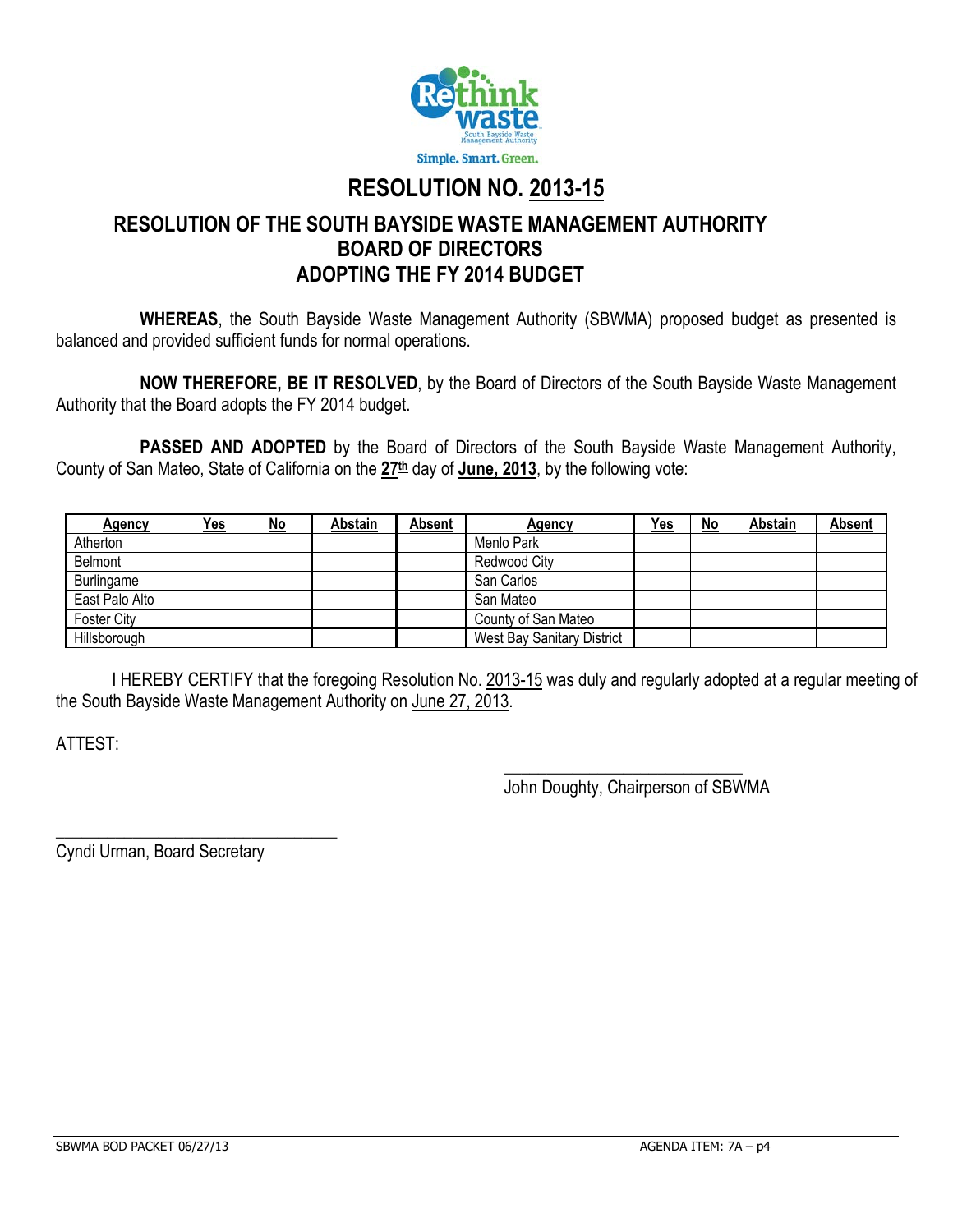

### **RESOLUTION NO. 2013-17 RESOLUTION OF THE SOUTH BAYSIDE WASTE MANAGEMENT AUTHORITY BOARD OF DIRECTORS GRANTING AUTHORITY FOR CONTINUED APPROPRIATIONS AND EXPENDITURES FOR SIXTY (60) DAYS**

**WHEREAS**, the South Bayside Waste Management Authority (SBWMA) is on a fiscal year July 1 - June 30th; and

**WHEREAS** a budget for FY 2014 will not be ready for review and approval by the Board of Directors until after the start of the 2014 fiscal year; and

**WHEREAS**, there is a continued need to conduct business by the SBWMA after the start of the 2014 fiscal year.

**THEREFORE, BE IT RESOLVED**, that the Board grants the Executive Director continued authority for appropriations and expenditures at the current level for the first sixty (60) days of the 2014 fiscal year of the SBWMA.

**PASSED AND ADOPTED** by the Board of Directors of the South Bayside Waste Management Authority, County of San Mateo, State of California on the **27th** day of **June, 2013**, by the following vote:

| <b>Agency</b>  | <b>Yes</b> | No | <b>Abstain</b> | <b>Absent</b> | <u>Agency</u>              | <b>Yes</b> | No | <b>Abstain</b> | <b>Absent</b> |
|----------------|------------|----|----------------|---------------|----------------------------|------------|----|----------------|---------------|
| Atherton       |            |    |                |               | Menlo Park                 |            |    |                |               |
| Belmont        |            |    |                |               | Redwood City               |            |    |                |               |
| Burlingame     |            |    |                |               | San Carlos                 |            |    |                |               |
| East Palo Alto |            |    |                |               | San Mateo                  |            |    |                |               |
| Foster City    |            |    |                |               | County of San Mateo        |            |    |                |               |
| Hillsborough   |            |    |                |               | West Bay Sanitary District |            |    |                |               |

I HEREBY CERTIFY that the foregoing Resolution No. 2013-17 was duly and regularly adopted at a regular meeting of the South Bayside Waste Management Authority on June 27, 2013.

ATTEST:

\_\_\_\_\_\_\_\_\_\_\_\_\_\_\_\_\_\_\_\_\_\_\_\_\_\_\_\_ John Doughty, Chairperson of SBWMA

\_\_\_\_\_\_\_\_\_\_\_\_\_\_\_\_\_\_\_\_\_\_\_\_\_\_\_\_\_\_\_\_\_ Cyndi Urman, Board Secretary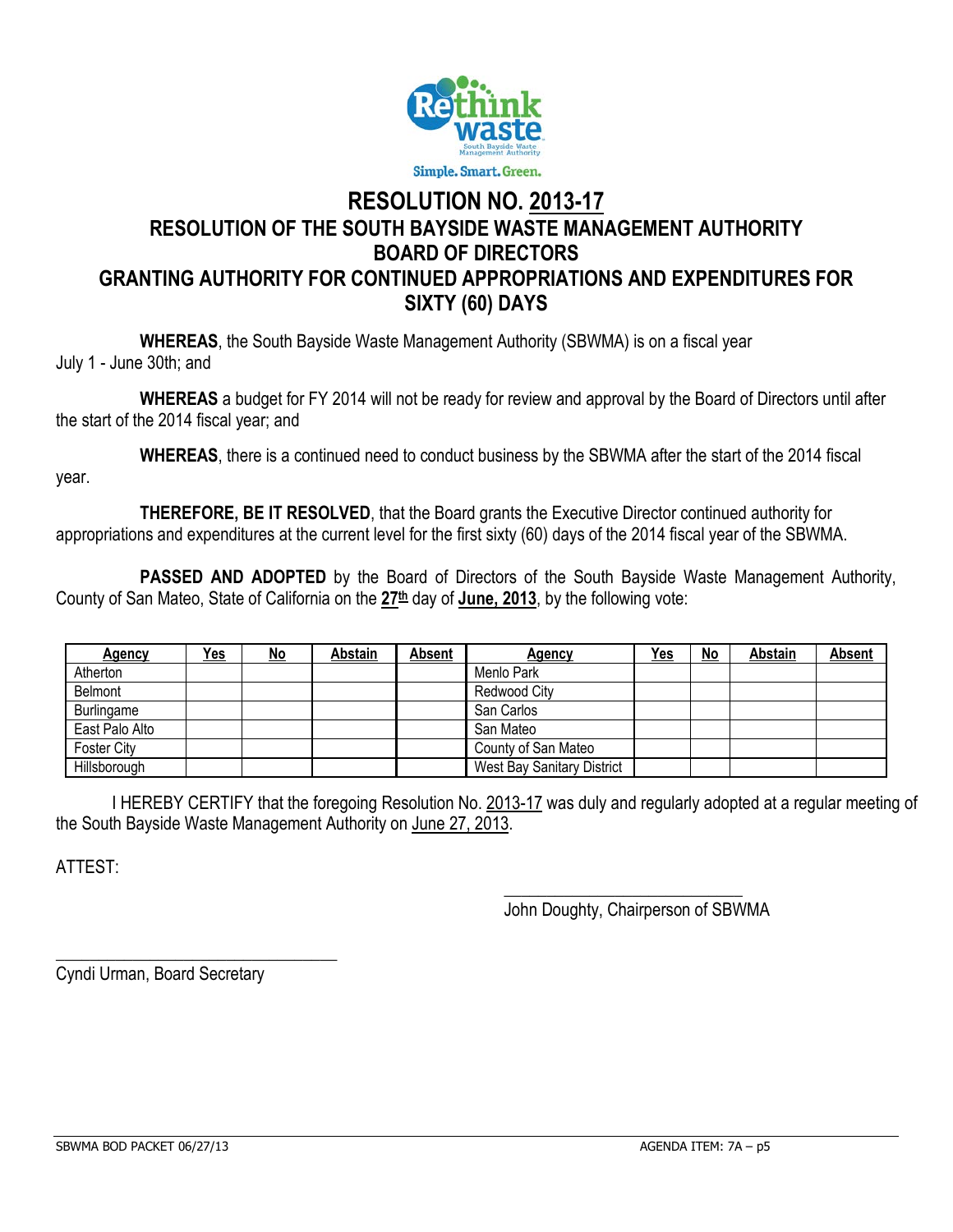

June 27, 2013

SBWMA Board of Directors South Bayside Waste Management Authority

Dear Chair and Members of the Board:

I am pleased to present for your consideration the proposed fiscal year (FY) 2014 Operating Budget (**see Attachment A**) for the South Bayside Waste Management Authority (SBWMA). The operating budget includes cash reserve balances, capital spending, revenues and expenditures, including the SBWMA program budget and the Shoreway operating budget. This budget document addresses key agency priorities and reflects our vision as detailed in our Strategic Plan 2013-2020 (**see Attachment B**) approved by the Board on March 22, 2012.

This budget reflects the strong foundation now in place with the third year of new franchised collection services and Shoreway operations, and completion of all major Shoreway master planned capital improvements. It also reflects improvements in the local economy reflected in higher than expected solid waste volumes and public loads into the Transfer Station. Commodity revenue prices have recovered more quickly than projected since a market down-turn last summer and early fall. Expenditures have been closely managed and the proposed budget reflects cost increases at or below the Bay Area CPI.

As in the past six budgets developed during my tenure, all discretionary budget line items have been built from the bottom up; we zero out each line item and rebuild the detail. This approach allows for a more thorough analysis of budget priorities and helps avoid any unnecessary cost inflationary pressures year over year. We also are able to modulate up or down the consultant support we need each year for major projects such as long range planning, etc.

Our budget also reflects a continued focus on ensuring our costs remain a small portion of the overall collection costs for the service area. As shown in the table below, our proposed program budget of \$2,798,950, exclusive of the pass through costs for the door to door HHW collection program, is estimated to be 2.82% of total Member Agency collection costs. The balance of the SBWMA budget of \$35,427,100 is Shoreway operating expense of which 87% of that expense is nondiscretionary (contractually obligated) costs to pay the Shoreway operator and disposal and processing expense.

|                                                                                                                 | Actual                                                               | <b>Actual</b>  | <b>Actual</b> | <b>Adopted</b> | <b>Proposed</b> |  |  |
|-----------------------------------------------------------------------------------------------------------------|----------------------------------------------------------------------|----------------|---------------|----------------|-----------------|--|--|
|                                                                                                                 | FY0910                                                               | <b>FY1011</b>  | <b>FY1112</b> | <b>FY1213</b>  | <b>FY1314</b>   |  |  |
| Subtotal SBWMA Program Budget                                                                                   | \$2,823,176                                                          | \$2,995,999    | \$2,354,621   | \$2,721,700    | \$2,798,950     |  |  |
| Collection Operations (HHW)                                                                                     | $$43,200^{\circ}$                                                    | $$373.789^{2}$ | \$374,298     | \$442,400      | \$497,000       |  |  |
| <b>Total SBWMA Program Budget</b>                                                                               | \$2,866,376                                                          | \$3,369,788    | \$2,728,919   | \$3,164,100    | \$3,295,950     |  |  |
| Approved Headcount                                                                                              | 7.8                                                                  | 7.8            | 7.8           | 7.8            | 7.8             |  |  |
| Calendar Year                                                                                                   | 2010                                                                 | 2011           | 2012          | 2013           | 2014            |  |  |
| Member Agency Total Collection Costs                                                                            | 80,885,000                                                           | \$86,889,907   | \$91,295,855  | \$96,794,633   | \$99,300,000    |  |  |
| SBWMA Program Budget % of Total                                                                                 |                                                                      |                |               |                |                 |  |  |
| <b>Collection Costs</b>                                                                                         | 3.85%                                                                | 3.51%          | 3.23%         | 3.27%          | 3.32%           |  |  |
|                                                                                                                 | w/o HHW pass thru costs<br>2.81%<br>3.60%<br>3.08%<br>2.78%<br>2.82% |                |               |                |                 |  |  |
| $\vert$ Household battery recycling costs.; starting in 2011 this is included in SBR operating budget.          |                                                                      |                |               |                |                 |  |  |
| $ ^{2}$ Door-to-Door HHW program costs. This program is managed by SBWMA, but actual operations contracted out. |                                                                      |                |               |                |                 |  |  |
| Revenue from Member Agencies paid to the SBWMA 100% offset costs so this line item is budget neutral.           |                                                                      |                |               |                |                 |  |  |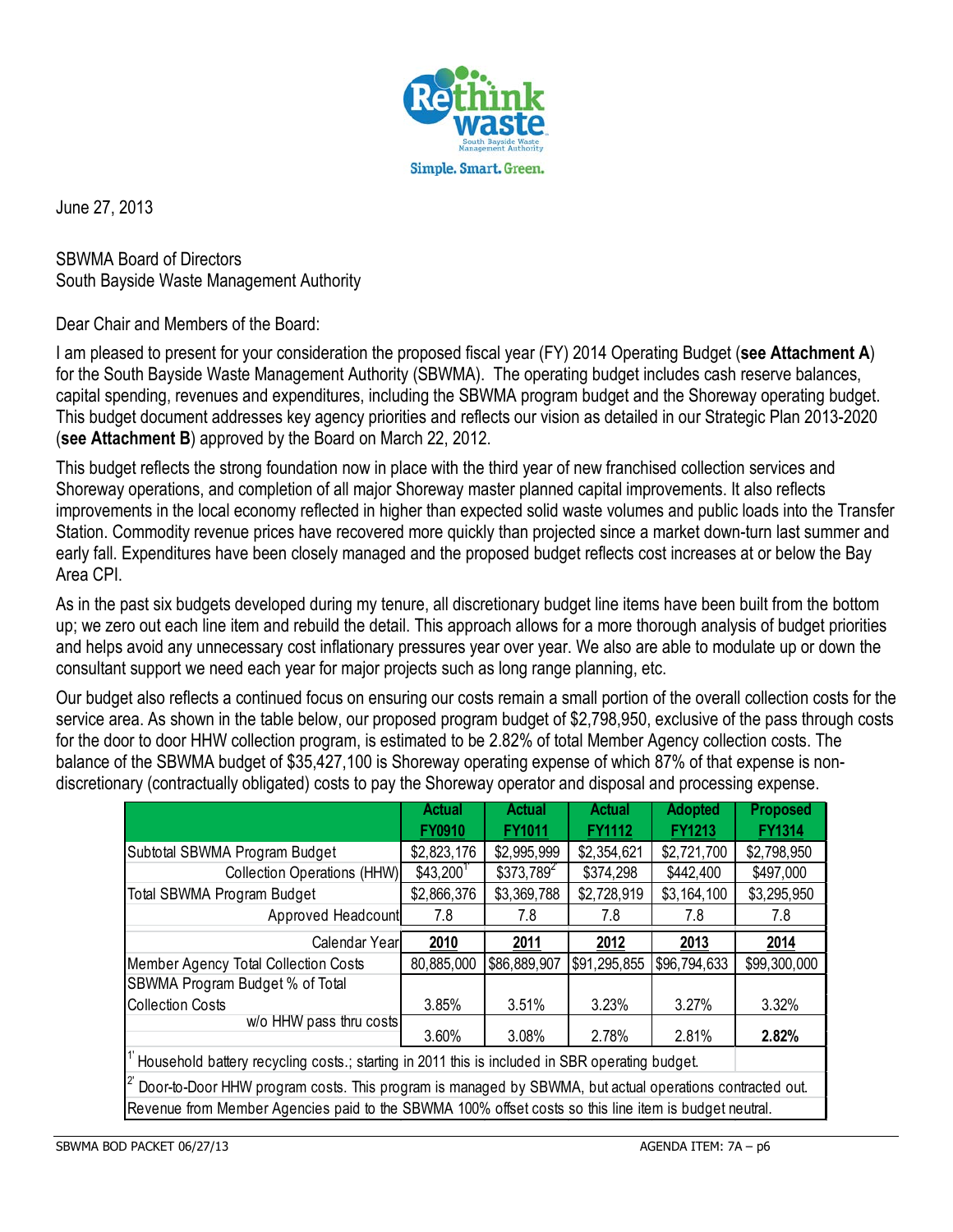This year's budget documents also reflect greater detail in each budget area as shown in **Attachment C** budget worksheets.

**Attachment D** provides a breakout on current staffing, and budget assumptions related to salary and benefits. No changes are proposed in staffing levels or in employee benefits. The proposed SBWMA program budget assumes adjustments to salary ranges which have remained unchanged the previous three budget years and modest merit increases. The merit increases in aggregate total \$25,557 and is included within the Administrative portion of the SBWMA program budget.

The SBWMA continues to have a very sustainable and cost effective business model for how the Agency manages its employee costs with key points as follows:

- The SBWMA is a non-PERs agency. Our seven current employees are offered a self-directed 401(a) and 457(b) plans, very similar to private sector 401(k) plans. We have no employee pensions and thus no long term pension obligations. There are no post-retirement benefits.
- All employees are non-represented; we have no collective bargaining agreements with our employees.
- There are no automatic salary adjustments for employees such as a COLA adjustment or step increases. Employee performance is evaluated each year and merit increases are granted on a calendar year basis using the Board approved merit increase pool and if salary ranges allow for an adjustment.

## **Key Priorities**

The proposed budget funds the following key priorities:

- x Continued oversight and contract administration support for the 12 collection services franchise agreements with Recology San Mateo County (RSMC), including follow-up work on audit findings and financial auditing. This work is accomplished with two full-time employees, one fewer than when the 12 new franchise agreements went into effect on January 1, 2011. SBWMA staff has also taken over from Recology full responsibility for all public education activities given the elimination of the Recology Public Education Manager position. Recology still maintains full management responsibility for the Commercial Recycling Outreach program.
- Continued oversight of the South Bay Recycling (SBR) Shoreway operations and management of all disposal and processing contracts with one full-time employee.
- Closeout of the Shoreway masterplan construction activities with key milestones including completion of the landscaping and signage, and public education areas in front of the Transfer Station.
- Management of the annual contractor compensation adjustment process, including review of the 2014 RSMC and SBR compensation applications, and completion of final reports (RSMC, SBR and consolidated report) for 2014. This is accomplished in-house with one full-time employee which has **saved ratepayers \$200,000 per year** for an outside rate consultant.
- Support of existing recycling programs, notably ongoing residential public outreach; AB 341 commercial recycling outreach; expanded outreach to support multi-family recycling; research and develop a non-exclusive franchise permit system for commercial recyclers; and oversight and expanded outreach for the HHW door to door collection services for 10 Member Agencies.
- x Management of the Shoreway Education Center tour program, including the school tours and public tours. This program is managing over 5,000 tour visitors per year with one full-time employee and one part-time employee.
- x Continuing the long range planning process including analyzing existing collection and processing systems, evaluating new processing technologies, and investigating policy and outreach tools to support higher diversion levels in a cost effective manner.
- Management of all ongoing capital repairs and maintenance at the 16-acre Shoreway facility, including nearly 200,000 square feet of building space and \$20 million in equipment owned by the SBWMA. This work is managed by the same employee that manages the SBR contract and all disposal and processing contracts.
- Management of a procurement process for the processing of our residential and commercial organics; existing contracts with two compost facility operators expire at the end of 2014.
- x Approval of a closure plan for the Shoreway remediation work which is expected to be more than **\$1 million under budget**.

SBWMA BOD PACKET 06/27/13 AGENDA ITEM: 7A – p7 • Continue to identify and pursue new third party tonnage into the Shoreway facility to help offset our fixed costs.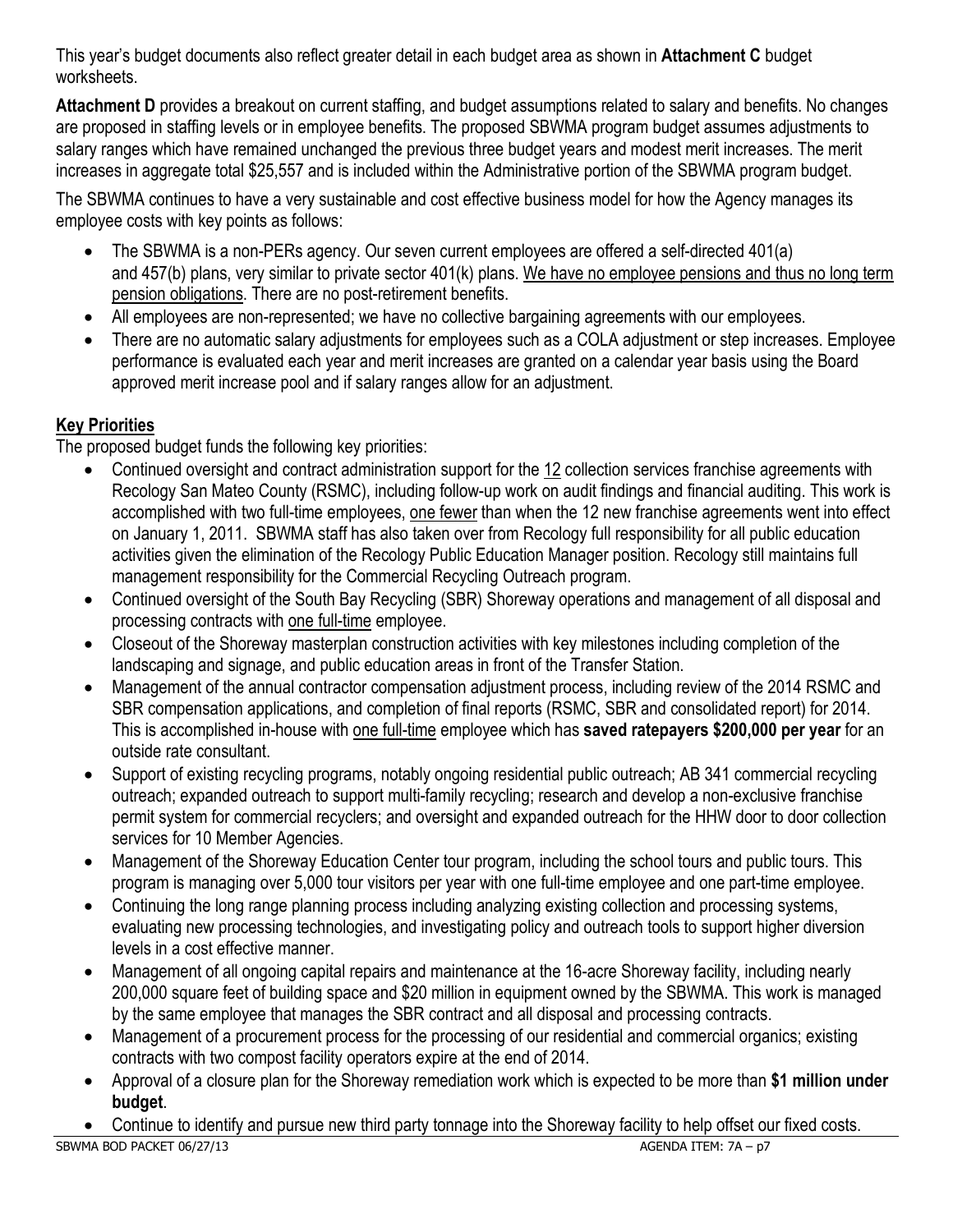#### **FY 2013 FINANCIAL PERFORMANCE**

Based on updated mid-year financial projections we expect our financial performance in FY 2013 to be as follows:

| <b>Operating Income/ (Loss)</b> | \$1,400,291  |
|---------------------------------|--------------|
| Expenditures:                   | \$38,352,409 |
| Revenues:                       | \$39,752,700 |

This compares favorably to budgeted net income of \$1,004,000. The 40% increase in net income is largely due to higher than expected commodity revenue and higher transfer station volumes.

#### **FISCAL YEAR 2014 BUDGET OVERVIEW**

The FY 2014 operating budget includes revenues of \$41.58 million and operating expenses of \$38.72 million leaving \$2.86 million in net operating income to cover bond principal payments, fund reserves, and capital improvements.

| <b>NG BUDGET (in millions of dollars)</b><br><b>SBWMA FY 2014 GENERAL</b>                                     |         |          |                        |  |  |  |  |
|---------------------------------------------------------------------------------------------------------------|---------|----------|------------------------|--|--|--|--|
|                                                                                                               | FY2013  | FY2013   | FY2014                 |  |  |  |  |
|                                                                                                               | Adopted | Mid-Year | <b>Proposed Budget</b> |  |  |  |  |
| <b>Revenues</b>                                                                                               | 38.68   | 39.75    | 41.58                  |  |  |  |  |
| <b>Expenditures</b>                                                                                           | 37.68   | 38.35    | 38.72                  |  |  |  |  |
| Shoreway Operations Budget*                                                                                   | 34.51   | 35.14    | 35.43                  |  |  |  |  |
| <b>SBWMA Program Budget</b>                                                                                   | 3.16    | 3.21     | 3.29                   |  |  |  |  |
| Administration                                                                                                | 1.60    | 1.63     | 1.64                   |  |  |  |  |
| <b>Contract Compliance</b>                                                                                    | 0.34    | 0.36     | 0.31                   |  |  |  |  |
| <b>Recycling Programs</b>                                                                                     | 0.78    | 0.73     | 0.86                   |  |  |  |  |
| <b>Collection Operations **</b>                                                                               | 0.44    | 0.49     | 0.49                   |  |  |  |  |
| <b>Operating Income/(Loss)</b><br>2.86<br>1.40<br>1.00                                                        |         |          |                        |  |  |  |  |
| * Debt service expense is included in Shoreway Operations expenditures.                                       |         |          |                        |  |  |  |  |
| ** Pass thru for disposal and processing expenses for the Door to Door HHW<br>program for 10 Member Agencies. |         |          |                        |  |  |  |  |

#### **REVENUES**

Total operating revenues for FY 2014 are expected to be \$1.83 million higher than our mid-year FY 2013 budget projections. Higher tipping fee revenue of \$1.05 million is a result of higher franchise revenue of \$249,000 (0.9% higher) and higher public revenue of \$802,000 (16.7% higher). The balance of the higher revenue is from net (after revenue share) commodity revenue increase of \$782,000. Our revenue sources consist of 77% from tipping fees, 21% from commodity revenues (net of revenue share and cost of goods sold), and 2% from various other sources (e.g., investment income).

Proposed tipping fee adjustments effective January 1, 2014 are shown in the table below. The Board typically reviews potential tipping fee adjustments at the November Board meeting each year as fees are set on a calendar year basis.

| <b>PROPOSED TIPPING FEES PER TON OR CUBIC YARD</b> |                      |                       |                         |  |  |  |
|----------------------------------------------------|----------------------|-----------------------|-------------------------|--|--|--|
|                                                    |                      | <b>Proposed Rates</b> |                         |  |  |  |
| <b>Transfer Station Tip Fee Increases</b>          | <b>Current Rates</b> | (1/1/14)              | <b>Percent Increase</b> |  |  |  |
| SBWMA Solid Waste, Franchise                       | \$91.00 per ton      | \$94.00 per ton       | 3.3%                    |  |  |  |
| SBWMA Residential Organics, Franchise              | \$92.00 per ton      | \$95.00 per ton       | 3.3%                    |  |  |  |
| Non-SBWMA Weighed Tons non-Franchise               | \$91.00 per ton      | \$94.00 per ton       | 3.3%                    |  |  |  |
| Public Solid Waste Yards, non-Franchise            | \$34.00 per yard     | \$35.00 per yard      | 2.9%                    |  |  |  |
| Public Green Waste Yards, non-Franchise            | \$23.00 per yard     | \$24.00 per yard      | 4.2%                    |  |  |  |
| Construction and Demolition, non-Franchise         | \$30.00 per yard     | \$31.00 per yard      | 3.3%                    |  |  |  |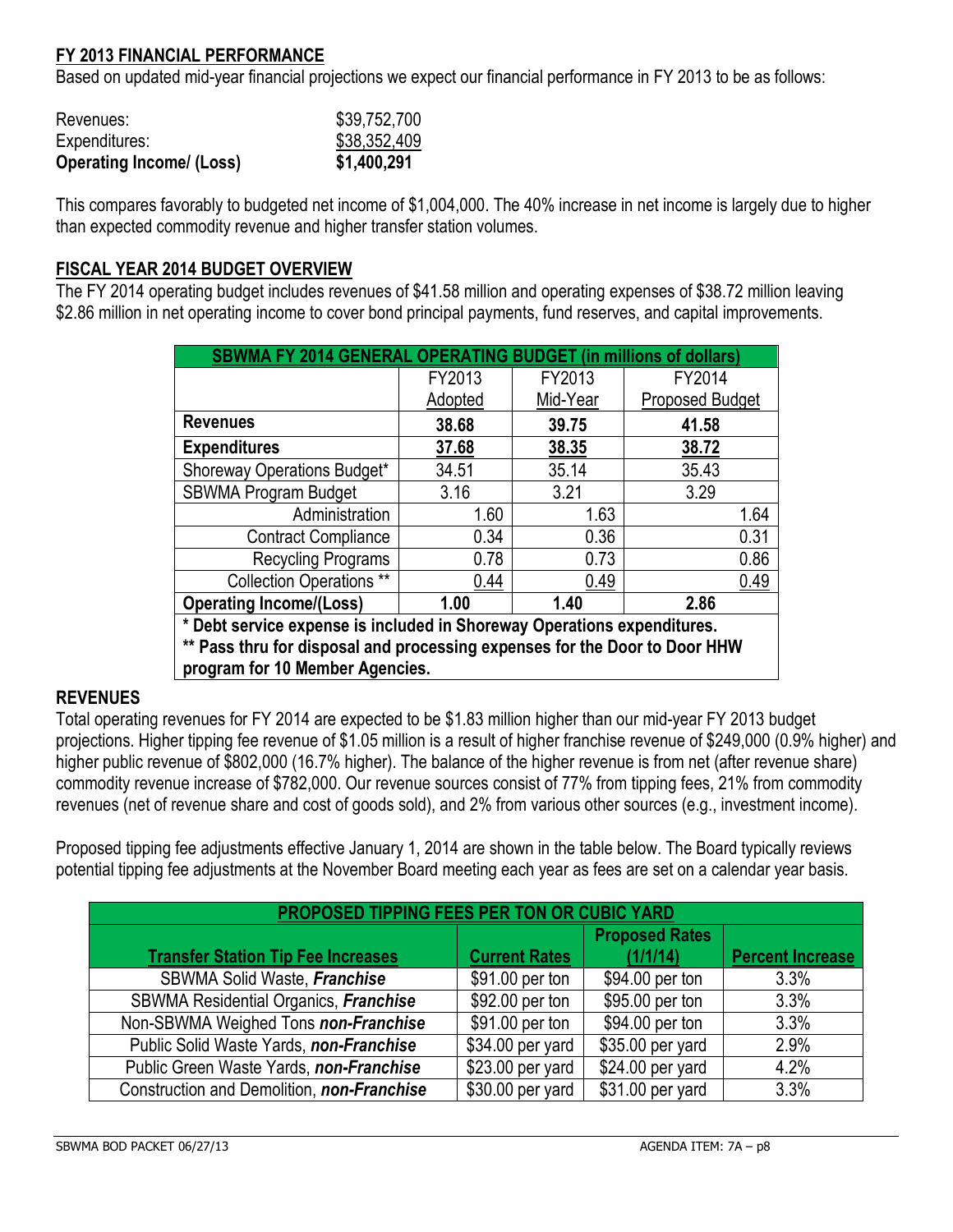Tip fee revenue is budgeted to increase \$1.05 million or 3.4% over FY 2013 mid-year projected levels. Gross (before revenue sharing) commodity revenues are projected to increase by \$824,300 from FY 2013 mid-year levels with a higher commodity revenue share of \$41,700 with SBR. FY 2013 actual average commodity revenue per ton is projected at \$167.31 versus a budgeted average price of \$154.30 in FY 2013. For FY 2014, we are assuming \$179.20 per ton.

We continue to have some downside revenue exposure (\$64k in 2012) for mixed plastics (plastics marketed with the symbol 3-7 that mostly are composed of packaging and containers) due to government-imposed restrictions in China. The import restrictions on recyclable materials, collectively termed "the Green Fence," have not lessened since they first impacted SBR's materials marketing efforts in March. There is little official information about the duration of the enforcement but at this point it is expected to last for much of 2013.

#### *Tip Fees*

A major source of revenue for the SBWMA is the revenue collected from franchised solid waste and organics and public (self-haul) loads delivered to the Shoreway facility which are consolidated and then transferred to disposal or processing sites. For the FY 2014 budget, tip fee revenue is projected to be approximately \$32.15 million.

The table below summarizes the projected source and contribution percentage of the tip fee revenue at the Shoreway facility for FY 2014.

| <b>Revenue Source</b>           | <b>Amount (in millions)</b> | % of Total |
|---------------------------------|-----------------------------|------------|
| SBWMA - Franchise Solid Waste   | \$16.80                     | 52%        |
| SBWMA - Franchise Organics      | \$9.30                      | 29%        |
| Miscellaneous Weighed Tons      | \$0.66                      | 2%         |
| <b>Public Solid Waste Yards</b> | \$1.40                      | 4%         |
| <b>Public Green Waste Yards</b> | \$1.40                      | 4%         |
| Public - C&D, Other             | \$2.59                      | 9%         |
| Total                           | \$32.15                     | 100.0%     |

We are seeing higher franchise organics tons, and higher public solid waste and green waste tons. The table below shows the annual public yardage (loads are measured not weighed) for 2007-2012 and volumes through May 2013 that are annualized for all of 2013.

| Total Public Yardage | 2007    | 2008    | <b>2009</b> | 2010    | <u> 2011</u> | 2012    | 2013 (projection) |
|----------------------|---------|---------|-------------|---------|--------------|---------|-------------------|
| Solid Waste          | 152.580 | 121.833 | 91.928      | 67.053  | 33.787       | 31.982  | 53.357            |
| Green Waste          | 98.115  | 82.152  | 62.254      | 49.395  | 39.431       | 50.642  | 58.498            |
| C&D. dirt            | 55.695  | 51.249  | 43.651      | 40.126  | 58.414       | 71.066  | 60,540            |
| Total Yards          | 306,390 | 255.233 | 197.832     | 156.574 | 131.632      | 153.689 | 172,394           |

#### **C***ommodity Revenues*

The chart below captures the decline in commodity pricing last summer and fall with prices recovering into the first part of 2013. Our projected average commodity revenue per ton of \$179.20 in FY 2014 is in line with historical averages.

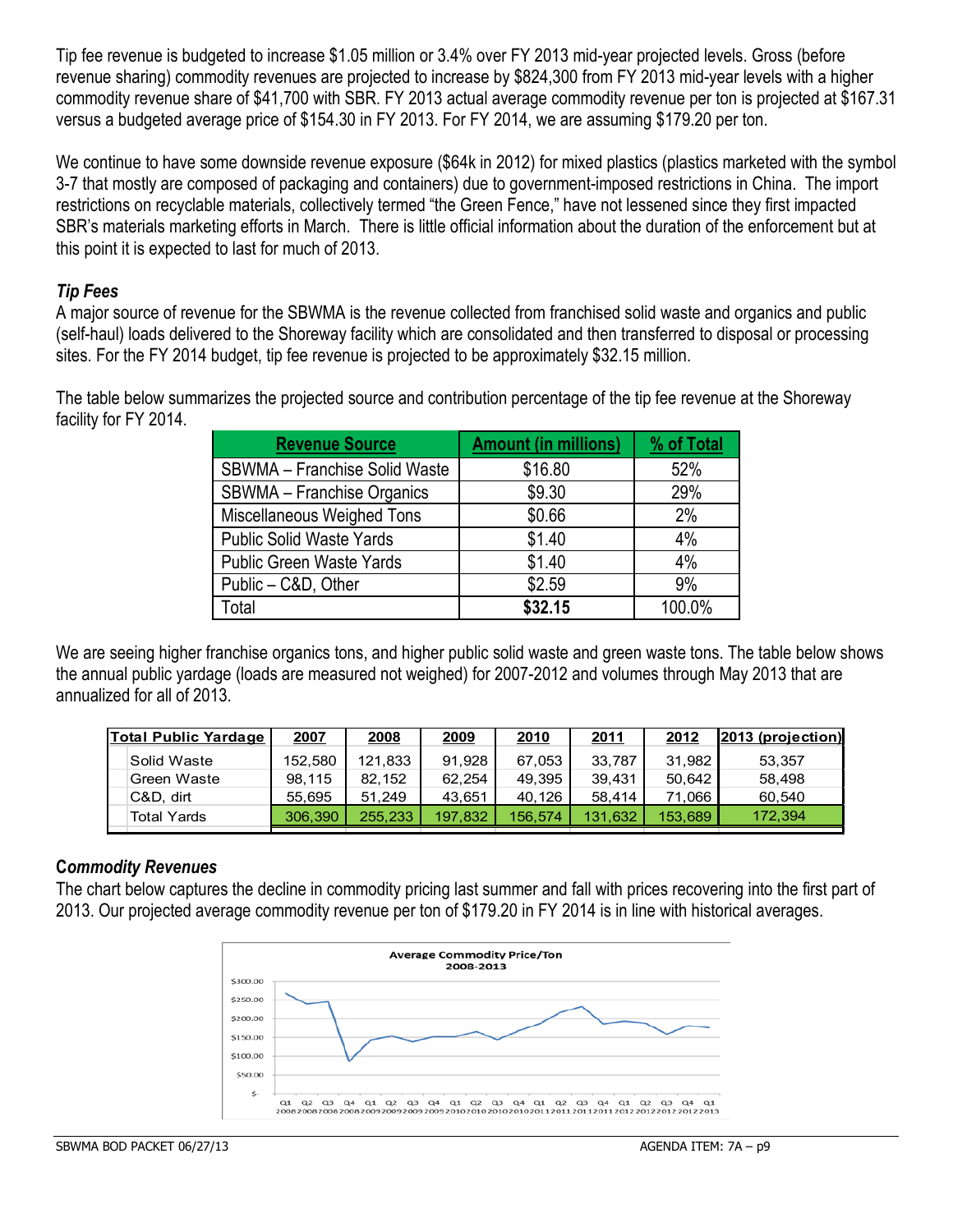#### **EXPENDITURES**

Shoreway operating expenses comprise **91.5%** (over 87% of which comes from Shoreway operator and disposal and processing expense) of our total budget with the balance from the SBWMA program budget. Significant year over year differences in our expenses include:

- Higher Shoreway operating expenses (operator payments and disposal and processing expense) of \$997,500 million (compared to adopted FY 2013 budget) due to higher franchised organic tons and tip fee increases partially offset by no Allied Waste balancing account payment. Such Shoreway expenses are up slightly by \$445,000 since our mid-year projections or 1.5%.
- x SBWMA program expenses 2.8% higher or \$77,250 (**0.20% of the total operating budget**) compared to the FY 2013 adopted budget.
- Collection operations expenses up \$54,600 compared to the adopted FY 2013 adopted budget due to the full year effect of Burlingame rolling out the door to door HHW expenses to its residents which is totally offset by the same increase in revenue.

#### **SBWMA JURISDICTION COMPLIANCE WITH AB 939 AND WASTE DIVERSION STATUS**

All of our 12 Member Agencies are in compliance with the state mandated AB 939 diversion requirements.

#### **CONCLUSION**

In summary, the proposed FY 2014 operating budget reflects substantially improved financial results as compared to the prior year with higher Shoreway facility tonnages and recovering commodity pricing. We are projected to fully fund our cash reserves. Shoreway operating expenses are also increasing less than 2%. **Due to exceptional project management by staff, we are also completing the Shoreway masterplan more than \$1 million under budget and expect to complete the Shoreway remediation project more than \$1 million under our designated fund balance.**

SBWMA staff also continues to do more with less as we have taken on greater franchise agreement contract administration responsibility with reduced staffing since the inception of the 12 new franchise agreements on January 1, 2011. These franchise agreements have more robust performance and reporting standards than the Allied Waste franchise agreements and SBWMA staff performs all the annual compensation adjustment review process in-house saving ratepayers \$200,000 per year. Staff also manages all public education activities related to the franchise agreements.

The Board, elected officials, staff and our customers should be pleased with our significant achievements to date, including strong financial results, and a bright future ahead.

Respectfully Submitted, Kevin McCarthy, Executive Director

#### **Attachments**

- A. Proposed FY 2014 Budget
- B. Strategic Plan 2013-2020
- C. Budget Worksheets by Program area
- D. Personnel Summary
- E. Organization Chart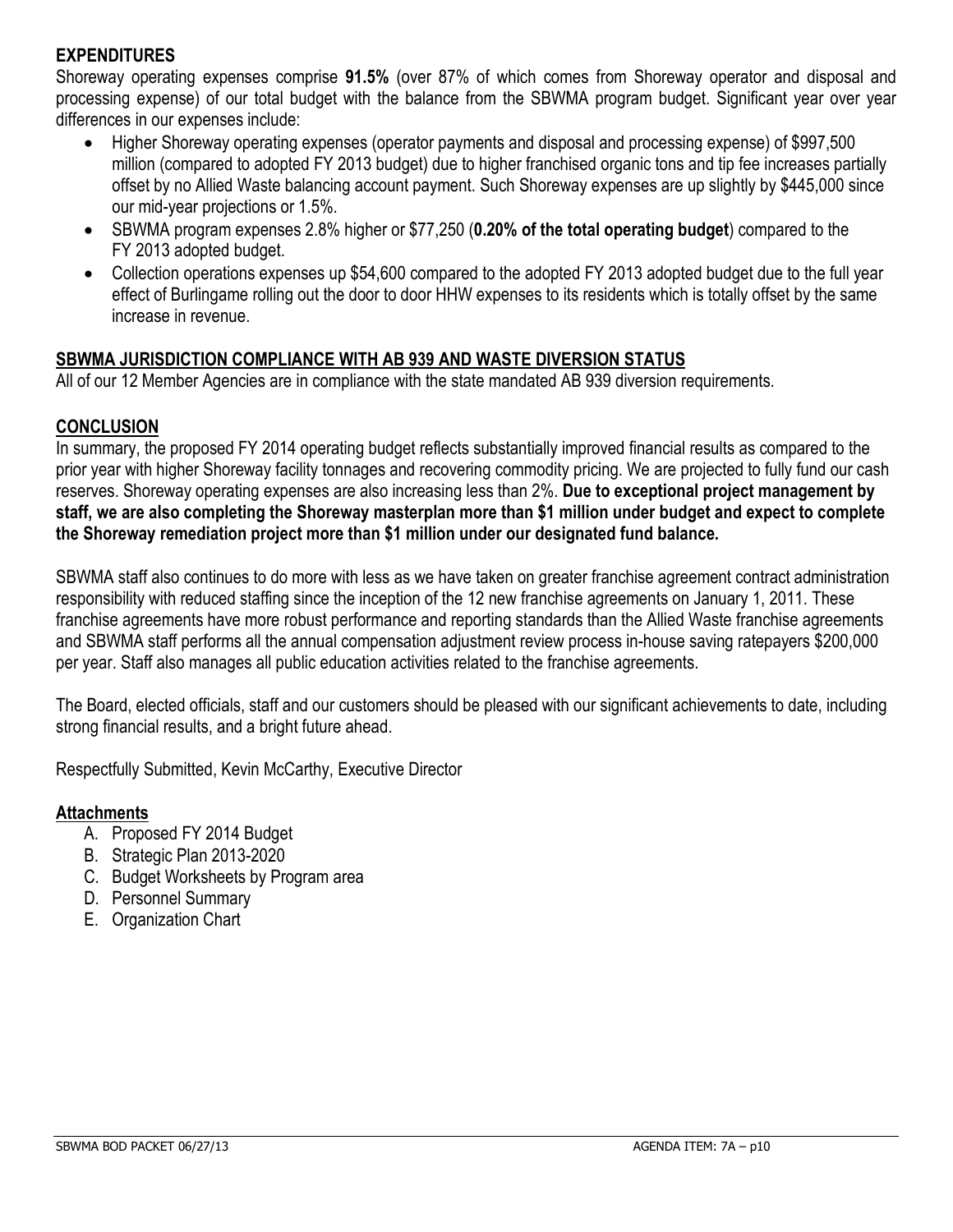#### SOUTH BAYSIDE WASTE MANAGEMENT AUTHORITY RESERVE SUMMARY

|                                                                                                         |               | <b>MID-YEAR PROJECTION</b><br>FY 2013 |                      | <b>PROPOSED BUDGET</b><br>FY 2014 |
|---------------------------------------------------------------------------------------------------------|---------------|---------------------------------------|----------------------|-----------------------------------|
|                                                                                                         |               |                                       |                      | <b>New Policy</b>                 |
| UNRESTRICTED:                                                                                           |               |                                       |                      |                                   |
| OPERATING RESERVE (10% of total expense)                                                                | \$            | 3,785,881                             |                      |                                   |
| RATE STABILIZATON (10% of expense)                                                                      | \$            | 3,383,036                             | \$                   | 3,822,605                         |
| EMERGENCY RESERVE (10% of total expense)                                                                |               |                                       | \$                   | 3,822,605                         |
| EQUIPMENT REPLACEMENT (ANNUAL) <sup>1</sup>                                                             | \$            | 1,799,028                             | \$                   | 1,130,726                         |
| <b>UNDESIGNATED</b>                                                                                     | \$            | 198,300                               | $\sqrt{3}$           | 426,572                           |
| TOTAL UNRESTRICTED GENERAL RESERVES                                                                     | \$            | 9,166,245                             | $\overline{\bullet}$ | 9,202,508                         |
| <b>COMMITTED:</b>                                                                                       |               |                                       |                      |                                   |
| MASTER PLAN INTERNAL CAPITAL SPENDING                                                                   |               |                                       |                      |                                   |
| <b>BOND PRINCIPAL PAYMENT FUND</b>                                                                      | \$            | 958,333                               | $\mathfrak{s}$       | 1,004,167                         |
| BURLINGAME BOND REPAYMENT FUND                                                                          | \$            | 1,945,946                             |                      |                                   |
| <b>TOTAL GENERAL RESERVES</b>                                                                           | \$            | 12,070,524                            | $\sqrt{2}$           | 10,206,674                        |
| proof                                                                                                   | $\mathfrak s$ | 12,070,524                            | $\mathcal{S}$        | 10,206,674                        |
|                                                                                                         |               |                                       |                      |                                   |
| <b>Other LT Projects (Fully Funded)</b><br><b>SHOREWAY REMEDIATION PROJECT</b>                          | \$            | 1,289,283                             | $\sqrt{3}$           | 1,209,283                         |
|                                                                                                         |               |                                       |                      |                                   |
| CASH FLOW TO TOTAL RESERVE BALANCE                                                                      |               |                                       |                      |                                   |
| <b>Beginning Balance 7/1</b>                                                                            | \$            | 13,055,019                            | \$                   | 12,070,524                        |
| add - Operating Income                                                                                  | \$            | 1,400,291                             | $\sqrt{3}$           | 2,856,150                         |
| add - capitalized interest                                                                              |               |                                       |                      |                                   |
| add - TBT Payment from Recology                                                                         | \$            | 59,519                                |                      |                                   |
| less - non-MP capital exp<br>less - internal spend on MP capital                                        | \$<br>\$      | $(150,000)$ \$<br>(1, 199, 305)       |                      | (570,000)                         |
| less - debt principal pmt                                                                               | \$            | $(1,095,000)$ \$                      |                      | (1, 150, 000)                     |
| less - "B" bond redemption on 8/1/2013                                                                  |               |                                       | \$                   | (3,000,000)                       |
| adjust to final audited Balance                                                                         |               |                                       |                      |                                   |
| <b>Ending Balance 6/30</b>                                                                              | \$            | 12,070,524                            | $\sqrt{2}$           | 10,206,674                        |
| original FY13 Budget                                                                                    |               |                                       |                      |                                   |
| estimated cost of replacement capital equipment has been reduced for FY2014 based on a detailed review. |               |                                       |                      |                                   |

Reserves Cash Flow

BBBBBBBBBBBBBBBBBBBBBBBBBBBBBBBBBBBBBBBBBBBBBBBBBBBBBBBBBBBBBBBBBBBBBBBBBBBBBB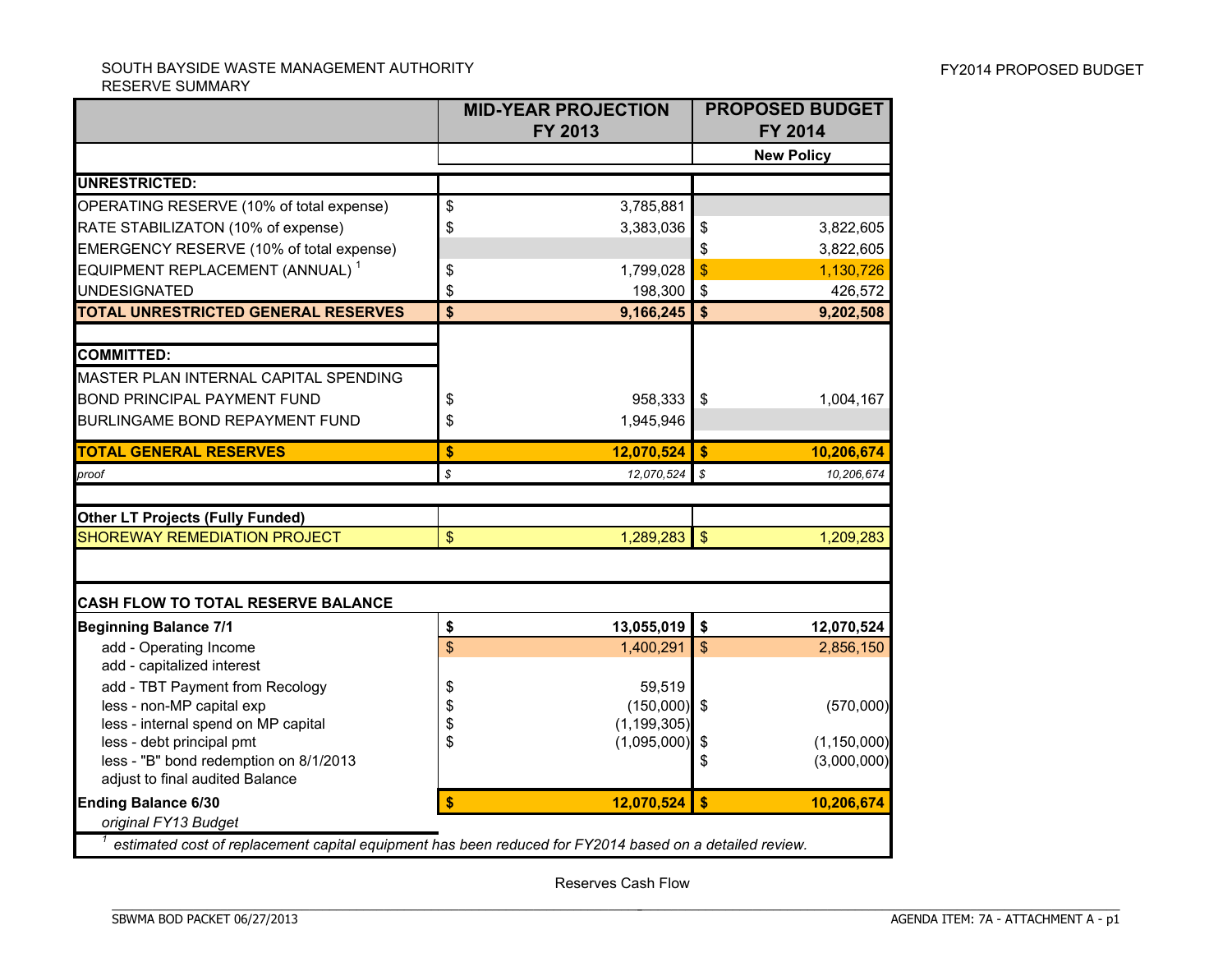| <b>OPERATING REVENUES</b><br>Tip Fee Revenue<br>Sales of Recyclable, net                                                       | <b>FY 2014</b><br>32,148,400<br>8,723,100         |
|--------------------------------------------------------------------------------------------------------------------------------|---------------------------------------------------|
| Other                                                                                                                          | 651,800<br>41,523,300                             |
| <b>Total Operating Revenues</b>                                                                                                |                                                   |
| <b>OPERATING EXPENSES</b><br>Operation & Administration<br>Franchise Fee-Transfer Station<br>Taxes<br>Total operating expenses | 34,223,050<br>1,530,900<br>24,700<br>35,778,650   |
| OPERATING INCOME                                                                                                               | 5,744,650                                         |
| <b>NON-OPERATING REVENUES</b><br>Gain (loss) in sale of capital assets<br>Misc<br>Investment Inc Adjustment                    |                                                   |
| <b>Investment</b> Income                                                                                                       | 55,900                                            |
| <b>Total Nonoperating Revenues</b>                                                                                             | 55,900                                            |
| <b>NET INCOME</b>                                                                                                              | 5,800,550                                         |
| Net Income (use to verify)                                                                                                     | 2,856,150                                         |
| <b>NON-OPERATING EXPENSES</b><br>Interest-2000 Bond<br>Capitalized Interest                                                    | (2,944,400)                                       |
| <b>Total Non-Operating Expenses</b>                                                                                            | (2,944,400)                                       |
| MODIFIED CHANGE IN NET ASSET <sup>(2)</sup>                                                                                    | 2,856,150                                         |
| <b>Table 5</b>                                                                                                                 |                                                   |
| Total Revenues (from Table 4)<br>Non-Operations Revenue<br>Additional Revenue transfers from reserves or other funds           | \$41,523,300<br>\$55,900                          |
| <b>Total Revenues and Additional Revenues</b>                                                                                  | 41,579,200                                        |
| Expenses<br>O&M Cost<br>Debt Service Interest Expense<br><b>Debt Service, Principal Payment</b><br>Subordinate Charges         | 34,247,750<br>2,944,400<br>1,150,000<br>1,530,900 |
| <b>Total Expenses</b>                                                                                                          | 39,873,050                                        |
| <b>Coverage (Total Revenues/Total Expenses)</b> <sup>(1)</sup>                                                                 | 1.04                                              |
| Operating & Non-operating Revenues<br>plus Additional Revenue transfers from reserves or other funds                           | 41,579,200                                        |
| <b>Total Revenues</b>                                                                                                          | 41,579,200                                        |
| less O&M Expenses                                                                                                              | 34,247,750                                        |
| equals Net Revenues                                                                                                            | 7,331,450                                         |
| Debt Service                                                                                                                   | 4,094,400                                         |
| <b>Coverage (Net Revenues/Debt Service)</b> <sup>(2)</sup>                                                                     | 1.79                                              |
| Ending Unreserved Fund Balance                                                                                                 |                                                   |
| Required to be 1.0 or greater<br>1<br>$\overline{2}$<br>Required to be 1.4 or greater                                          |                                                   |

Bond Covenant Test

BBBBBBBBBBBBBBBBBBBBBBBBBBBBBBBBBBBBBBBBBBBBBBBBBBBBBBBBBBBBBBBBBBBBBBB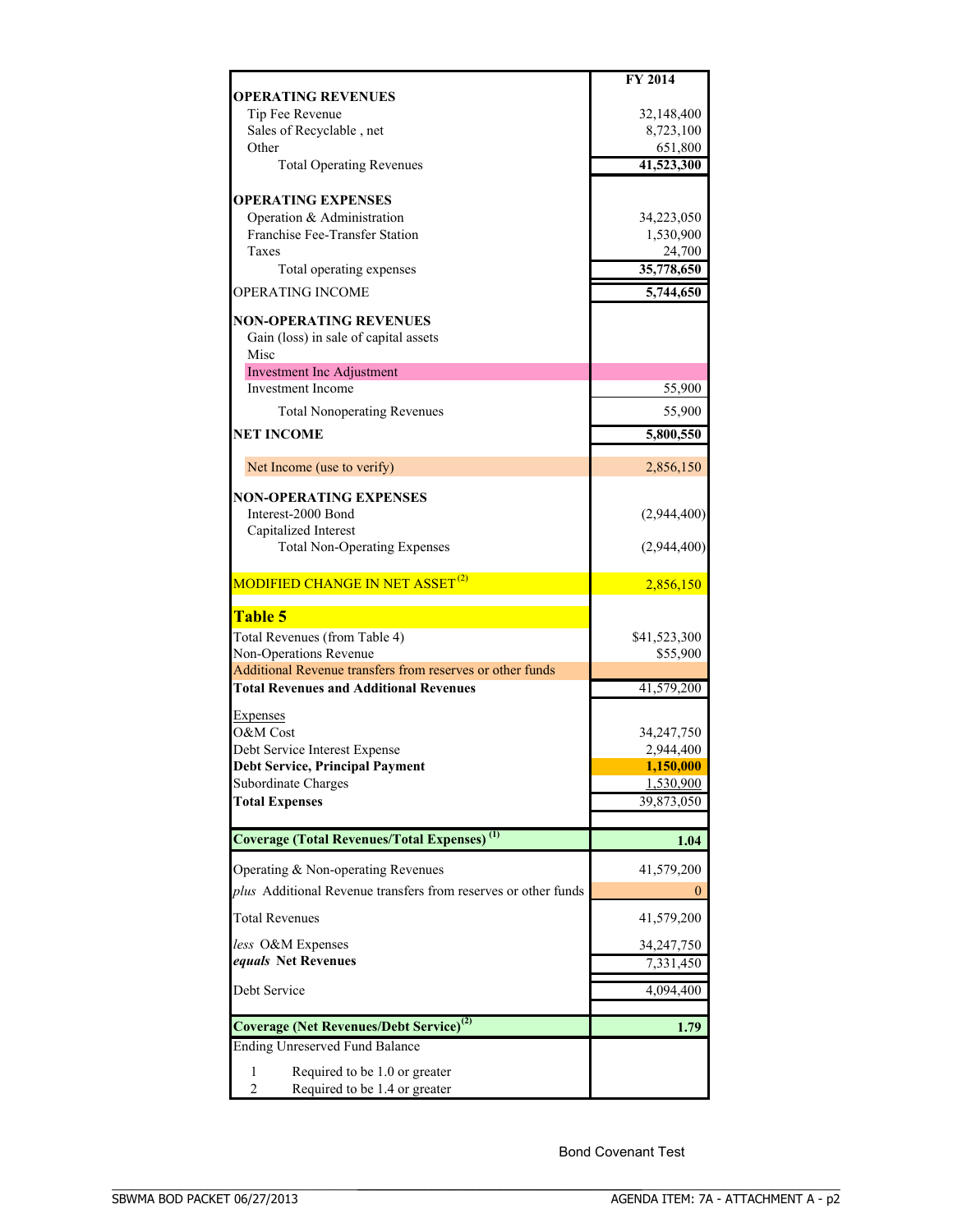#### **SOUTH BAYSIDE WASTE MANAGEMENT AUTHORITY REVENUE SUMMARY**

|                         |                                                       |                          | revised 8/29/12                                    | 1/17/13                                                | 6/27/13                                            |                                                 |
|-------------------------|-------------------------------------------------------|--------------------------|----------------------------------------------------|--------------------------------------------------------|----------------------------------------------------|-------------------------------------------------|
| <b>REVENUE SUMMARY</b>  |                                                       | <b>ACTUAL</b><br>FY 2012 | <b>APPROVED</b><br><b>BUDGET</b><br><b>FY 2013</b> | <b>MID-YEAR</b><br><b>PROJECTION</b><br><b>FY 2013</b> | <b>PROPOSED</b><br><b>BUDGET</b><br><b>FY 2014</b> | Variance to<br><b>Approved</b><br><b>Budget</b> |
|                         | <b>ADMINISTRATIVE REVENUES</b>                        |                          |                                                    |                                                        |                                                    |                                                 |
| 409100                  | <b>INVESTMENT INCOME</b>                              | 200,323                  | 181,600                                            | 79,800                                                 | 55,900                                             | (125, 700)                                      |
| 409101                  | INVESTMENT (GASB 31) MARKET VALUE ADJ                 | 1,595                    |                                                    |                                                        |                                                    |                                                 |
| 409200                  | <b>INTEREST INCOME</b>                                | 7,586                    |                                                    | 600                                                    |                                                    |                                                 |
|                         | <b>TOTAL ADMINISTRATIVE</b>                           | 209,504                  | 181,600                                            | 80,400                                                 | 55,900                                             | (125, 700)                                      |
| <b>OPERATIONS</b>       |                                                       |                          |                                                    |                                                        |                                                    |                                                 |
| 480026                  | <b>TIPPING FEES - Non Franchised</b>                  | 4,467,606                | 4,789,900                                          | 4,809,600                                              | 5,611,600                                          | 821,700                                         |
| 480027                  | <b>TIPPING FEES - Franchised</b>                      | 24,772,600               | 25,689,300                                         | 26,288,300                                             | 26,536,800                                         | 847,500                                         |
| 480028                  | <b>COMMODITY SALES</b>                                | 11,124,160               | 9,068,600                                          | 9,988,900                                              | 10,813,200                                         | 1,744,600                                       |
| 480029                  | <b>COMMODITY REVENUE SHARE</b>                        | (1,040,025)              | (1,089,200)                                        | (1,457,200)                                            | (1,498,900)                                        | (409, 700)                                      |
| 522717                  | <b>BUYBACK PAYMENTS (moved from Shoreway Expense)</b> | (583, 297)               | (563, 500)                                         | (583, 800)                                             | (591, 200)                                         | (27,700)                                        |
| 480025                  | <b>E-SCRAP REVENUE</b>                                | 95,764                   | 70,000                                             | 65,500                                                 | 70,000                                             |                                                 |
| 480033                  | MRF Host Fee - 3RD PARTY TONS                         | 57,125                   | 65,000                                             | 55,900                                                 | 74,800                                             | 9,800                                           |
| 480031                  | HHW DOOR TO DOOR COLLECTION SERVICE                   | 407,866                  | 442,400                                            | 493,600                                                | 497,000                                            | 54,600                                          |
| 480032                  | PERFORMANCE INCENTIVE / DISINCENTIVE                  | 25,790                   | 25,000                                             | 11,200                                                 | 10,000                                             | (15,000)                                        |
| 480008                  | MISCELLANEOUS REVENUE                                 | 9,278                    |                                                    | 300                                                    |                                                    |                                                 |
| <b>TOTAL OPERATIONS</b> |                                                       | 39,336,868               | 38,497,500                                         | 39,672,300                                             | 41,523,300                                         | 3,025,800                                       |
|                         |                                                       |                          |                                                    |                                                        |                                                    |                                                 |
| <b>TOTAL REVENUE</b>    |                                                       | 39,546,372               | 38,679,100                                         | 39,752,700                                             | 41,579,200                                         | 2,900,100                                       |
|                         | <b>NET OPERATING INCOME / <loss></loss></b>           |                          | 1.004.000                                          | 1.400.291                                              |                                                    |                                                 |
|                         | % OF REVENUE                                          | 3,707,052                |                                                    |                                                        | 2,856,150                                          | 1,852,150<br>4.62%                              |
|                         |                                                       |                          |                                                    |                                                        |                                                    |                                                 |

BBBBBBBBBBBBBBBBBBBBBBBBBBBBBBBBBBBBBBBBBBBBBBBBBBBBBBBBBBBBBBBBBBBBBBBBBBBBBB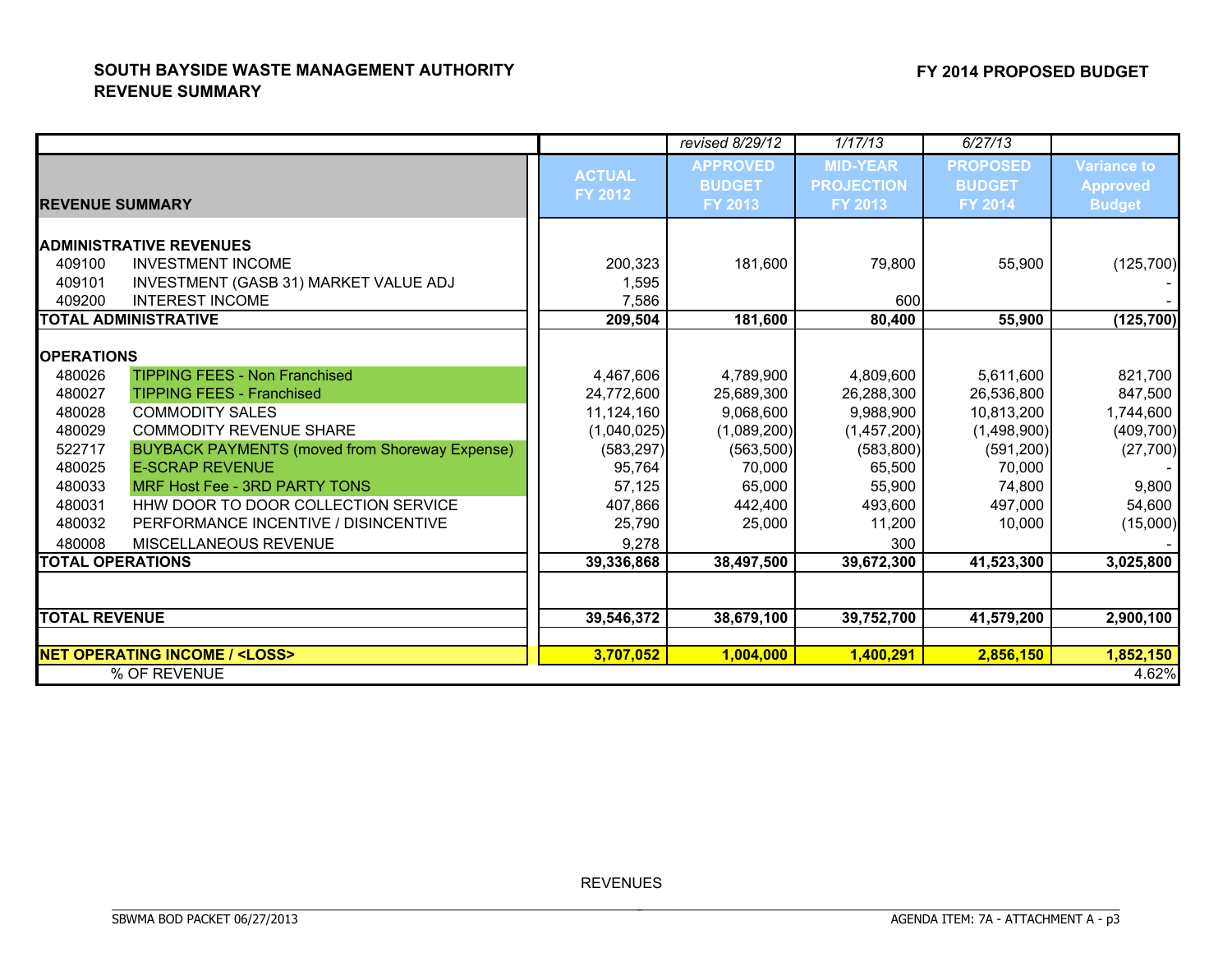### **SOUTH BAYSIDE WASTE MANAGEMENT AUTHORITY EXPENSE DETAIL BY PROGRAM**

|                  | <b>GENERAL OPERATING EXPENSES BY MAJOR CATEGORY</b>                                        |                       |                    |                   |                          |                              |                                                                                  |
|------------------|--------------------------------------------------------------------------------------------|-----------------------|--------------------|-------------------|--------------------------|------------------------------|----------------------------------------------------------------------------------|
|                  |                                                                                            |                       | <b>APPROVED</b>    | <b>MID-YEAR</b>   | <b>PROPOSED</b>          |                              |                                                                                  |
|                  |                                                                                            | <b>ACTUAL</b><br>- FY | <b>BUDGET</b>      | <b>PROJECTION</b> | <b>BUDGET</b>            | <b>Variance to</b>           |                                                                                  |
|                  | <b>EXPENDITURE SUMMARY</b>                                                                 | 2012                  | FY 2013            | FY 2013           | FY 2014                  | <b>Approved Bud</b>          | <b>Notes</b>                                                                     |
|                  | <b>ADMINISTRATIVE EXPENSES</b>                                                             |                       |                    | Jan 2013          | June 2013                | vs Approved Budget           |                                                                                  |
| 520305           | <b>ADMINISTRATIVE STAFF</b>                                                                | 499,532               | 501.000            | 492,000           | 505,300                  | 4,300                        | Staff wages and benefits for Exec. Dir., Finance Manager & Board Sec.            |
| 520306           | AB 939 PROGRAM STAFF                                                                       | 670.724               | 662.200            | 671.800           | 672.900                  | 10.700                       | Staff wages and benefits for Recycling, Outreach, Compliance and Shoreway.       |
| 520328           | EMPLOYEE RECRUITMENT / HR SUPPORT                                                          | 1,796                 | 5,000              | 5,000             | 2,000                    | (3,000)                      |                                                                                  |
| 520337           | PEO COST (HR & PR FEES)                                                                    | 18.846                | 16,500             | 19,300            | 19,000                   | 2.500                        | Fees paid to contract HR and payroll service provider.                           |
| 520312           | <b>BOARD COUNSEL</b>                                                                       | 27,262                | 50,000             | 85,000            | 70,000                   | 20,000                       | Fees paid for contract legal counsel support.                                    |
| 520300           | <b>BOARD MEETINGS &amp; RECORDINGS</b>                                                     | 4,911                 | 6.000              | 6,000             | 7,150                    | 1,150                        |                                                                                  |
| 520310           | ACCOUNTING SERVICES (City of San Carlos)                                                   | 115,766               | 125.000            | 125.000           | 128,500                  | 3.500                        | Fees paid to City of San Carlos for annual accounting and finance support.       |
| 520334           | <b>INFORMATION SYSTEMS</b>                                                                 | 33,380                | 32,000             | 32,000            | 27,000                   | (5,000)                      | Fees paid to contract IT management service provider.                            |
| 520338           | <b>WEBSITE</b>                                                                             | 10.454                | 10.100             | 10.100            | 15,000                   |                              | 4,900 Fees paid to website management service provider.                          |
| 520301           | ANNUAL FINANCIAL AUDIT                                                                     | 4.640                 | 9.100              | 9.100             | 9.000                    |                              | (100) Fees paid to auditors to complete FY & Calendar year financial statements. |
| 520701           | <b>D&amp;O INSURANCE</b>                                                                   | 22,798                | 31,500             | 24,800            | 23,500                   |                              | (8,000) Annual insurance premium for Director's and Officer's insurance.         |
| 520202           | <b>BANK FEES</b>                                                                           | 7.475                 | 6.800              | 7.109             | 7.500                    |                              | 700 Bank fees exclusive of fees paid to BNY as the Bond Trustee.                 |
| 520203           | <b>RENT</b>                                                                                | 48,475                | 50,100             | 50,100            | 51,500                   | 1.400                        | Lease payments to City of San Carlos to lease office space in library.           |
| 520204           | PRINTING AND POSTAGE                                                                       | 77                    | 150                | 150               | 150                      |                              |                                                                                  |
| 520107           | UTILITIES & PHONE                                                                          | 12,112                | 15,000             | 15,000            | 17,500                   | 2,500                        | Phone and janitorial expenses.                                                   |
| 520905           | OFFICE/TENANT IMPROVEMENTS                                                                 | 2.040                 | 1,500              | 1,500             | 1,000                    | (500)                        |                                                                                  |
| 520201           | OFFICE SUPPLIES                                                                            | 18.766                | 15,000             | 15,000            | 17,000                   | 2,000                        |                                                                                  |
| 520215           | OFFICE EQUIPMENT COSTS                                                                     | 25,262                | 25,500             | 25,500            | 25,500                   |                              | Copier, phone and postage machine lease and expenses.                            |
| 520504           | PUBLICATIONS & PUBLIC NOTICES                                                              | 2,685                 | 1,000              | 1,000             | 2,500                    | 1,500                        |                                                                                  |
| 520501           | PROFESSIONAL DUES & MEMBERSHIPS                                                            | 1,263                 | 1,500              | 1,800             | 2,100                    | 600                          |                                                                                  |
| 520801           | <b>VEHICLE MILEAGE &amp; TOLLS</b>                                                         | 312                   | 250                | 250               | 250                      |                              |                                                                                  |
| 520105           | <b>CELL PHONES</b>                                                                         | 5,280                 | 4,000              | 4,000             | 4,000                    |                              |                                                                                  |
| 520503           | <b>CONFERENCE &amp; MEETINGS</b>                                                           | 12,720                | 8.000              | 8.000             | 8.000                    |                              | Trade conferences and local meetings & events.                                   |
| 520502           | <b>TRAINING</b>                                                                            | 9,511                 | 8.000              | 7,500             | 6.500                    |                              | (1,500) Employee professional development.                                       |
| 520511           | SPONSORSHIPS & DONATIONS                                                                   | 7,500                 | 6,000              | 6,000             | 9,000                    | 3.000                        | Sponsorships for Acterra, SSMC, CAW and CPSC.                                    |
| 522706           | <b>COMPUTER PURCHASE</b>                                                                   | 14,018                | 8.000              | 8.000             | 8,000                    |                              | New SBS Server and Remote Access.                                                |
|                  | <b>TOTAL ADMINISTRATIVE</b>                                                                | Ś.<br>1.577.607       | Ś.<br>1.599.200    | 1.631.009         | 1.639.850                | $\hat{\mathbf{x}}$<br>40.650 |                                                                                  |
|                  | <b>CONTRACT COMPLIANCE AND SUPPORT RATES</b>                                               |                       |                    |                   |                          |                              |                                                                                  |
| 520307           | <b>RATE REVIEW</b>                                                                         | 52,817                | 50,000             | 70,000            | 53.000                   | 3,000                        |                                                                                  |
|                  | <b>TOTAL RATE REVIEW</b>                                                                   | 52.817                | 50.000             | 70.000            | 53.000                   | 3.000                        |                                                                                  |
|                  |                                                                                            |                       |                    |                   |                          |                              |                                                                                  |
|                  | <b>CONSULTANT SUPPORT</b>                                                                  |                       |                    |                   |                          |                              |                                                                                  |
| 520308           | FACILITY IMPROVEMENT OVERSIGHT                                                             |                       | 20,000<br>60,000   | 10,000<br>60,000  | 30,000                   | 10,000<br>7.600              |                                                                                  |
| 520309           | HCM01<br><b>CONTRACT MANAGEMENT SUPPORT</b><br>HCN01<br>CONTRACT NEGOTIATIONS/LEGAL REVIEW |                       |                    | 15,000            | 67,600                   | (15,000)                     |                                                                                  |
| 520309<br>520309 | HCS02 COLLECTION SERVICES FRANCHISE ADMIN.                                                 | 164.437               | 15,000<br>120.000  | 130,000           | 100,000                  | (20,000)                     |                                                                                  |
| 520309           | HCS03 PUBLIC EDUCATION FOR COLLECTION SVCS ROLLO                                           | 2,032                 |                    |                   |                          |                              |                                                                                  |
|                  |                                                                                            |                       |                    |                   |                          |                              |                                                                                  |
| 520309           | HSHOR SHOREWAY REMEDIATION LEGAL & TECHNICAL                                               | (8, 409)              |                    |                   | $\overline{\phantom{a}}$ |                              | Remediation cost charged to Remediation Reserve account                          |
| 520329           | ANNUAL RSMC PERFORMANCE HEARING                                                            |                       |                    |                   |                          |                              |                                                                                  |
| 520336           | QUARTERLY LOAD CONTAMINATION MONITORING                                                    | 95.176<br>253,235     | 77,000<br>292.000  | 77,000<br>292.000 | 50.000<br>247,600        | (27.000)<br>(44, 400)        |                                                                                  |
|                  | <b>TOTAL CONSULTANT</b><br>TOTAL CONTRACT COMPLIANCE & SUPPORT                             | \$<br>306,052         | $342,000$ \$<br>S. | $362,000$ \$      | $300,600$ \$             | (41, 400)                    |                                                                                  |
|                  |                                                                                            |                       |                    |                   |                          |                              |                                                                                  |

BBBBBBBBBBBBBBBBBBBBBBBBBBBBBBBBBBBBBBBBBBBBBBBBBBBBBBBBBBBBBBBBBBBBBBBBBBBBBB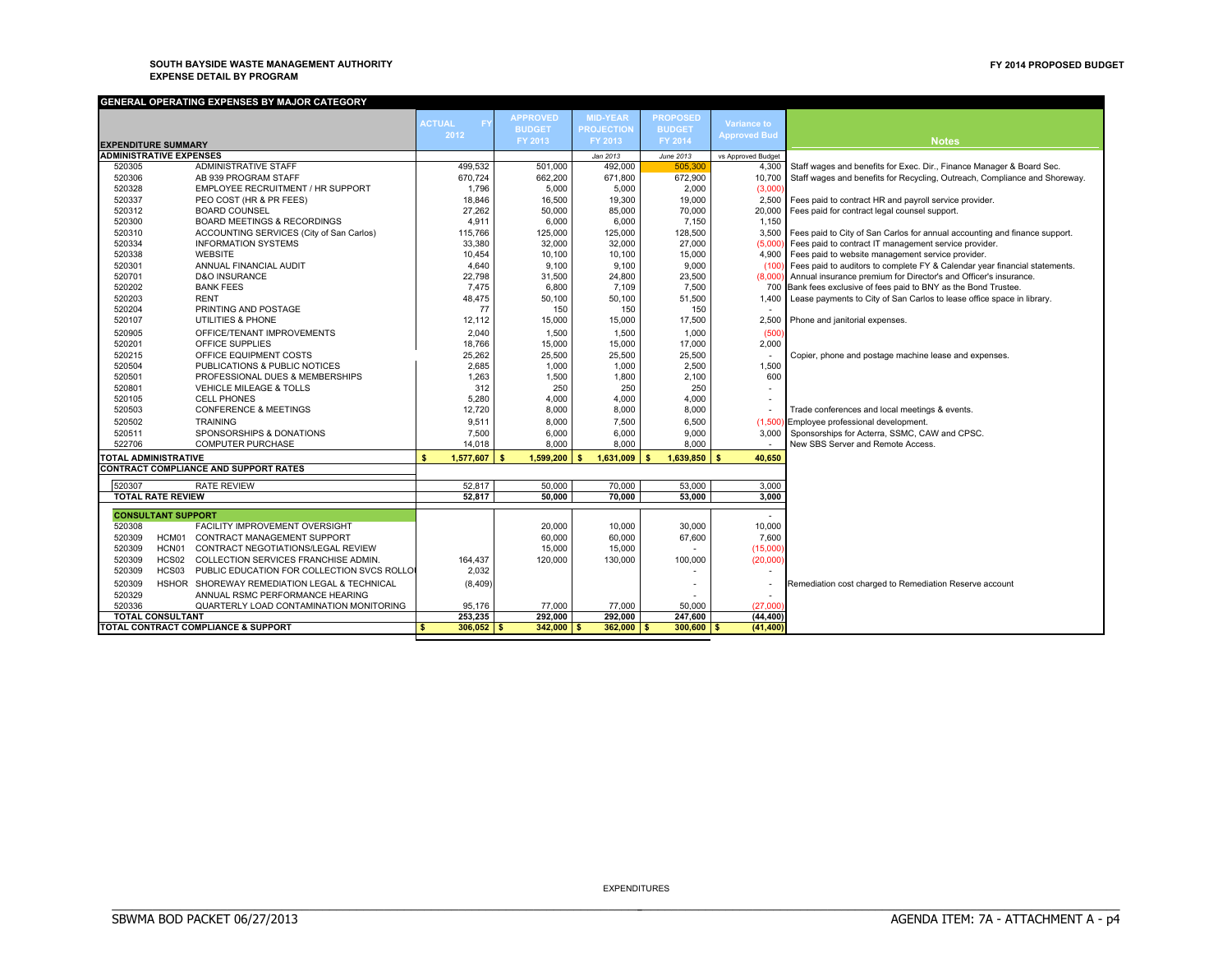### **SOUTH BAYSIDE WASTE MANAGEMENT AUTHORITY EXPENSE DETAIL BY PROGRAM**

| <b>GENERAL OPERATING EXPENSES BY MAJOR CATEGORY</b>                               |                       |                  |                   |                     |                          |                                                                   |
|-----------------------------------------------------------------------------------|-----------------------|------------------|-------------------|---------------------|--------------------------|-------------------------------------------------------------------|
|                                                                                   | <b>ACTUAL</b><br>- FY | <b>APPROVED</b>  | <b>MID-YEAR</b>   | <b>PROPOSED</b>     | <b>Variance to</b>       |                                                                   |
|                                                                                   | 2012                  | <b>BUDGET</b>    | <b>PROJECTION</b> | <b>BUDGET</b>       | <b>Approved Bud</b>      |                                                                   |
| <b>EXPENDITURE SUMMARY</b>                                                        |                       | FY 2013          | <b>FY 2013</b>    | FY 2014             |                          | <b>Notes</b>                                                      |
| RECYCLING - AB939 AND AB 341 COMPLIANCE                                           |                       |                  |                   |                     |                          |                                                                   |
| <b>RECYCLING ADMINISTRATION</b>                                                   |                       |                  |                   |                     |                          |                                                                   |
| 520311<br><b>CIWMB ANNUAL REPORTS</b>                                             | 10,250                | 25,000           | 25,000            | 25,000              | $\overline{\phantom{a}}$ |                                                                   |
| 520341<br><b>SBWMA ANNUAL REPORT</b>                                              |                       | 5.000            | 5.000             | 5.000               |                          |                                                                   |
| 520309<br>HDV01 DIVERSION PROGRAM SUPPORT                                         |                       | 30,000           | 30,000            | 60,000              | 30,000                   |                                                                   |
| 520604<br><b>EVENT GIVEAWAYS</b>                                                  | 11,863                | 1,500            | 1,500             | 1,500               |                          |                                                                   |
| <b>TOTAL RECYCLING ADMINISTRATION</b>                                             | 22.113                | 61.500           | 61.500            | 91.500              | 30,000                   |                                                                   |
| <b>LONG RANGE PLAN/DIVERSION PROGRAMS</b>                                         |                       |                  |                   |                     |                          |                                                                   |
| 520340<br>LONG RANGE PLAN ALTERNATIVES                                            | 17,410                | 50,000           | 50,000            | 80,000              |                          | 30,000 Technology analysis, disposal and program cost forecasting |
| 520340<br>MPOTR MASTER PLAN OUTREACH                                              | 29,762                |                  |                   |                     |                          |                                                                   |
| 520344<br>SOLAR SYSTEM ENGINEERING AND EVALUATION                                 | 5,075                 |                  |                   |                     |                          |                                                                   |
| TOTAL LONG RANGE PLAN/DIVERSION PROGRAMS                                          | 52.247                | 50.000           | 50.000            | 80.000              | 30.000                   |                                                                   |
| <b>COMMERCIAL PROGRAMS</b>                                                        |                       |                  |                   |                     |                          |                                                                   |
| 520331<br>LARGE EVENT/VENUE CONSULTING                                            | 515                   | 10,000           | 5,000             | 5,000               | (5,000)                  |                                                                   |
| 520342<br>LARGE EVENT/VENUE RECYCLING SERVICES                                    | 3,023                 |                  |                   |                     |                          |                                                                   |
| 520608<br>CLIMATE CHANGE REPORTING & POLICY OPTIONS                               | 9.441                 | 15,000           | 15.000            | 15,000              |                          |                                                                   |
| 520604<br>COE01 COMMERCIAL RECYCLING TECHNICAL ASSIST                             | 142,850               | 190,000          | 170,000           | 140,000             | (50,000)                 |                                                                   |
| NEW - PURCHASE COMM/MFD CONTAINERS FOR RECOLOGY                                   |                       |                  |                   | 40,000              | 40,000                   |                                                                   |
| 520604<br>CDRCY C&D RECYCLING PROGRAM                                             | 7,036                 | 25,000           | 12,500            | 10,000              | (15,000)                 |                                                                   |
| <b>GREEN GREEN BUSINESS PROGRAM</b><br>520604                                     | 1.209                 |                  |                   |                     |                          |                                                                   |
| 520604<br>MF001 MULTI-FAMILY OUTREACH                                             | 26,493                | 85,000           | 85,000            | 100,000             | 15,000                   |                                                                   |
| <b>TOTAL COMMERCIAL PROGRAMS</b>                                                  | 190.567               | 325.000          | 287.500           | 310.000             | (15.000)                 |                                                                   |
| <b>RESIDENTIAL PROGRAMS</b>                                                       |                       |                  |                   |                     |                          |                                                                   |
| 520604<br>QNL01 QUARTERLY NEWLESTTER DESIGN/SETUP                                 | 375                   | 10,000           | 10,000            | 10.000              | $\overline{\phantom{a}}$ |                                                                   |
| 520604<br><b>QNLPM QUARTERLY NEWLETTER PRINTING/MAILING</b>                       | 106.183               | 110,000          | 110,000           | 110.000             |                          |                                                                   |
| 520604<br>RES01 RESIDENTIAL OUTREACH PROGRAMS<br>520604<br>COMPS COMPOST GIVEAWAY | 88.490<br>2.408       | 140.000<br>3.000 | 130,000<br>3.000  | 165,000<br>1.000    | 25,000                   |                                                                   |
| 520604<br>HHWUW HHW DOOR TO DOOR COLLECTION OUTREACH                              | 8,579                 | 75,000           | 70,000            | 85,000              | (2,000)<br>10,000        |                                                                   |
| 520335<br><b>CURBSIDE HOUSEHOLD BATTERY OUTREACH</b>                              |                       | 5,000            | 5,000             | 5,000               |                          |                                                                   |
| 520604<br>ECE01 ELECTRONIC COLLECTIONS EVENTS                                     |                       | 1.000            | 1,000             | 1,000               |                          |                                                                   |
| <b>TOTAL RESIDENTIAL PROGRAMS</b>                                                 | 206,035               | 344,000          | 329,000           | 377,000             | 33,000                   |                                                                   |
| TOTAL RECYCLING - AB939 AND AB 341 COMPLIANCE                                     | 470,962 \$<br>s.      | 780,500          | 728,000           | 858,500<br><b>C</b> | 78,000<br>S.             |                                                                   |
| <b>SUBTOTAL SBWMA PROGRAM BUDGET</b>                                              | 2.354.621<br>£.       | 2,721,700        | 2,721,009         | 2.798.950           | 77.250                   |                                                                   |
|                                                                                   |                       |                  |                   |                     |                          |                                                                   |
| <b>COLLECTION OPERATIONS</b>                                                      |                       |                  |                   |                     |                          |                                                                   |
| 522710<br>HHW DOOR TO DOOR COLLECTION SERVICES                                    | 374,298               | 442,400          | 493,600           | 497,000             |                          | 54,600 Added Burlingame starting 2/1/13                           |
| 522711<br>CURBSIDE HOUSEHOLD BATTERY RECYCLING SERVICES                           |                       |                  |                   |                     |                          | Included in disposal and processing line item                     |
| <b>TOTAL COLLECTION OPERATIONS</b>                                                | 374,298               | 442,400          | 493,600           | 497,000             | 54,600                   |                                                                   |
| <b>TOTAL SBWMA PROGRAM BUDGET</b>                                                 | $2,728,920$ \$<br>£.  | $3,164,100$ \$   | 3,214,609         | $3,295,950$ \$      | 131,850                  |                                                                   |

BBBBBBBBBBBBBBBBBBBBBBBBBBBBBBBBBBBBBBBBBBBBBBBBBBBBBBBBBBBBBBBBBBBBBBBBBBBBBB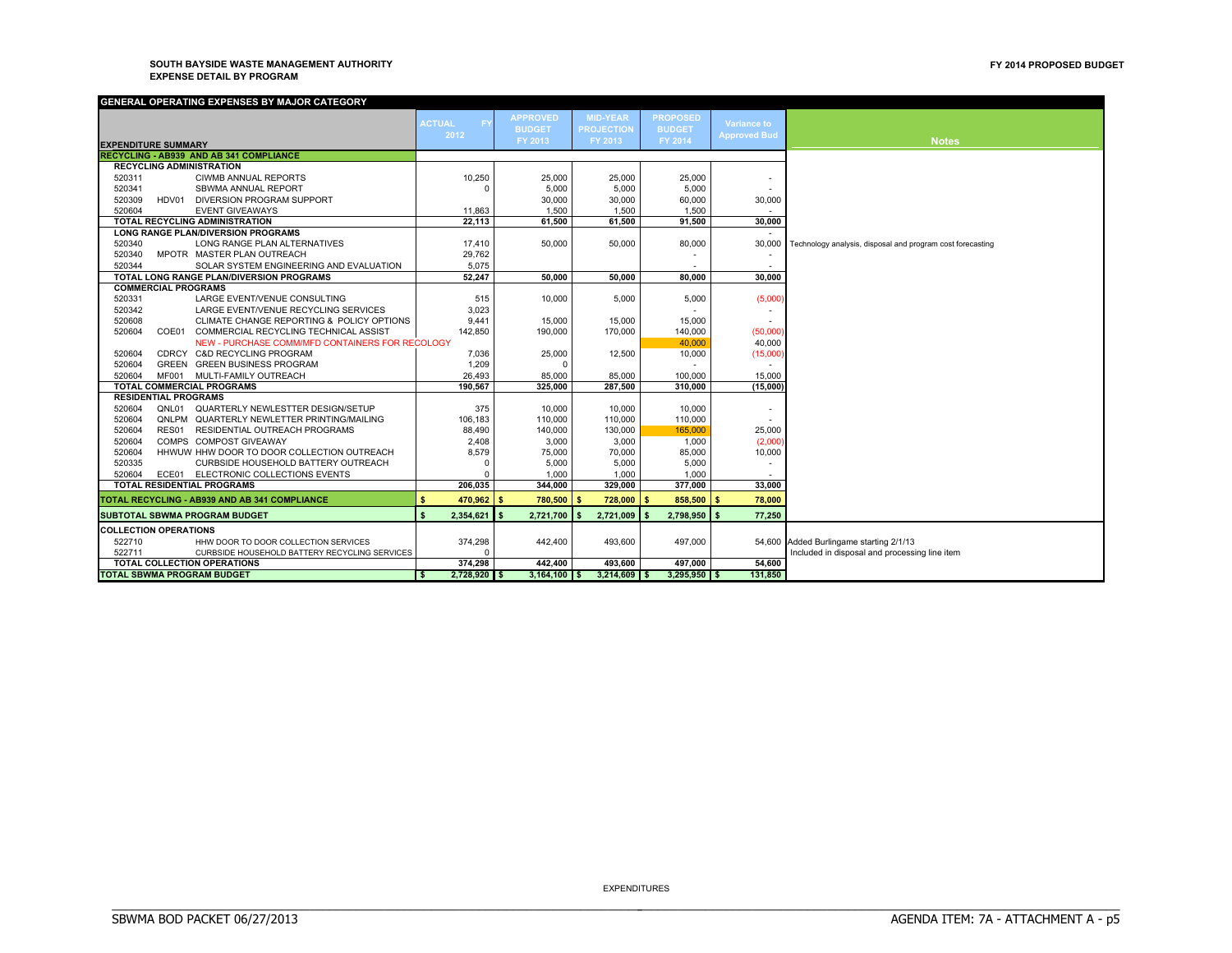### **SOUTH BAYSIDE WASTE MANAGEMENT AUTHORITY EXPENSE DETAIL BY PROGRAM**

|                                                                                        | <b>GENERAL OPERATING EXPENSES BY MAJOR CATEGORY</b>                                                                                                                                                                                                                                     |                                                                                   |                                                                                         |                                                                                         |                                                                              |                                                                                     |              |
|----------------------------------------------------------------------------------------|-----------------------------------------------------------------------------------------------------------------------------------------------------------------------------------------------------------------------------------------------------------------------------------------|-----------------------------------------------------------------------------------|-----------------------------------------------------------------------------------------|-----------------------------------------------------------------------------------------|------------------------------------------------------------------------------|-------------------------------------------------------------------------------------|--------------|
| <b>EXPENDITURE SUMMARY</b>                                                             |                                                                                                                                                                                                                                                                                         | <b>ACTUAL</b><br>2012                                                             | <b>APPROVED</b><br><b>BUDGET</b><br>FY 2013                                             | <b>MID-YEAR</b><br><b>PROJECTION</b><br>FY 2013                                         | <b>PROPOSED</b><br><b>BUDGET</b><br>FY 2014                                  | <b>Variance to</b><br><b>Approved Bud</b>                                           | <b>Notes</b> |
| <b>SHOREWAY OPERATIONS</b>                                                             |                                                                                                                                                                                                                                                                                         |                                                                                   |                                                                                         |                                                                                         |                                                                              |                                                                                     |              |
| 522712<br>522713<br>520710<br>522714<br>522701<br>522718<br>522716<br>520901<br>520324 | OPERATOR COMPENSATION - SBR<br>DISPOSAL & PROCESSING COSTS<br><b>INSURANCE SHOREWAY</b><br>SHOREWAY FACILITY COST<br>ALLIED WASTE BALANCING ACCOUNT<br><b>EDUCATION CENTER OPERATIONS</b><br>MAINTENANCE - OX MTN TIPPER<br>SHOREWAY MRF EQUIPMENT MAINTENANCE > \$10k<br>TAXES (SEWER) | 13,971,093<br>13,355,474<br>140,083<br>(20, 887)<br>1.154.189<br>44,578<br>26,977 | 15,401,800<br>13,762,000<br>197.300<br>160,000<br>320.500<br>60,000<br>25,000<br>27,700 | 15,848,300<br>14,096,100<br>193,100<br>100,000<br>160,300<br>60,000<br>25.000<br>23,600 | 16,274,400<br>14,238,500<br>204,200<br>100,000<br>65,000<br>45.000<br>24.700 | 872,600<br>476,500<br>6.900<br>(60,000)<br>(320, 500)<br>5,000<br>20,000<br>(3,000) |              |
| <b>SUBTOTAL SHOREWAY OPERATIONS</b>                                                    |                                                                                                                                                                                                                                                                                         | 28,671,507 \$                                                                     | 29,954,300 \$                                                                           | $30,506,400$ \$                                                                         | $30.951.800$ S                                                               | 997,500                                                                             |              |
| <b>SHOREWAY OTHER</b><br>521104<br>521117<br>522702                                    | DEBT SERVICE BOND INTEREST<br>AMORTIZATION OF BOND ISSUANCE<br><b>FRANCHISE FEE</b>                                                                                                                                                                                                     | 3,027,863<br>22,222<br>388,809                                                    | 3,150,500<br>1,406,200                                                                  | 3,150,500<br>1,480,900                                                                  | 2,944,400<br>1,530,900                                                       | (206, 100)<br>124,700                                                               |              |
| <b>SUBTOTAL SHOREWAY OTHER</b>                                                         |                                                                                                                                                                                                                                                                                         | $4,438,893$ \$<br>- \$                                                            | 4,556,700 \$                                                                            | $4,631,400$ \$                                                                          | $4,475,300$ \$                                                               | (81, 400)                                                                           |              |
| <b>TOTAL SHOREWAY OPERATING EXPENSE</b>                                                |                                                                                                                                                                                                                                                                                         | $33,110,400$ \$<br>l \$                                                           | $34,511,000$ $\sqrt{5}$                                                                 | 35,137,800 \$                                                                           | $35,427,100$ \$                                                              | 916,100                                                                             |              |
|                                                                                        | TOTAL OPERATING EXPENSES (SBWMA Program + Shoreway Operations)   \$                                                                                                                                                                                                                     | $35,839,320$ \$                                                                   | $37,675,100$ \$                                                                         | $38,352,409$ \$                                                                         | $38,723,050$ \$                                                              | 1,047,950                                                                           |              |

BBBBBBBBBBBBBBBBBBBBBBBBBBBBBBBBBBBBBBBBBBBBBBBBBBBBBBBBBBBBBBBBBBBBBBBBBBBBBB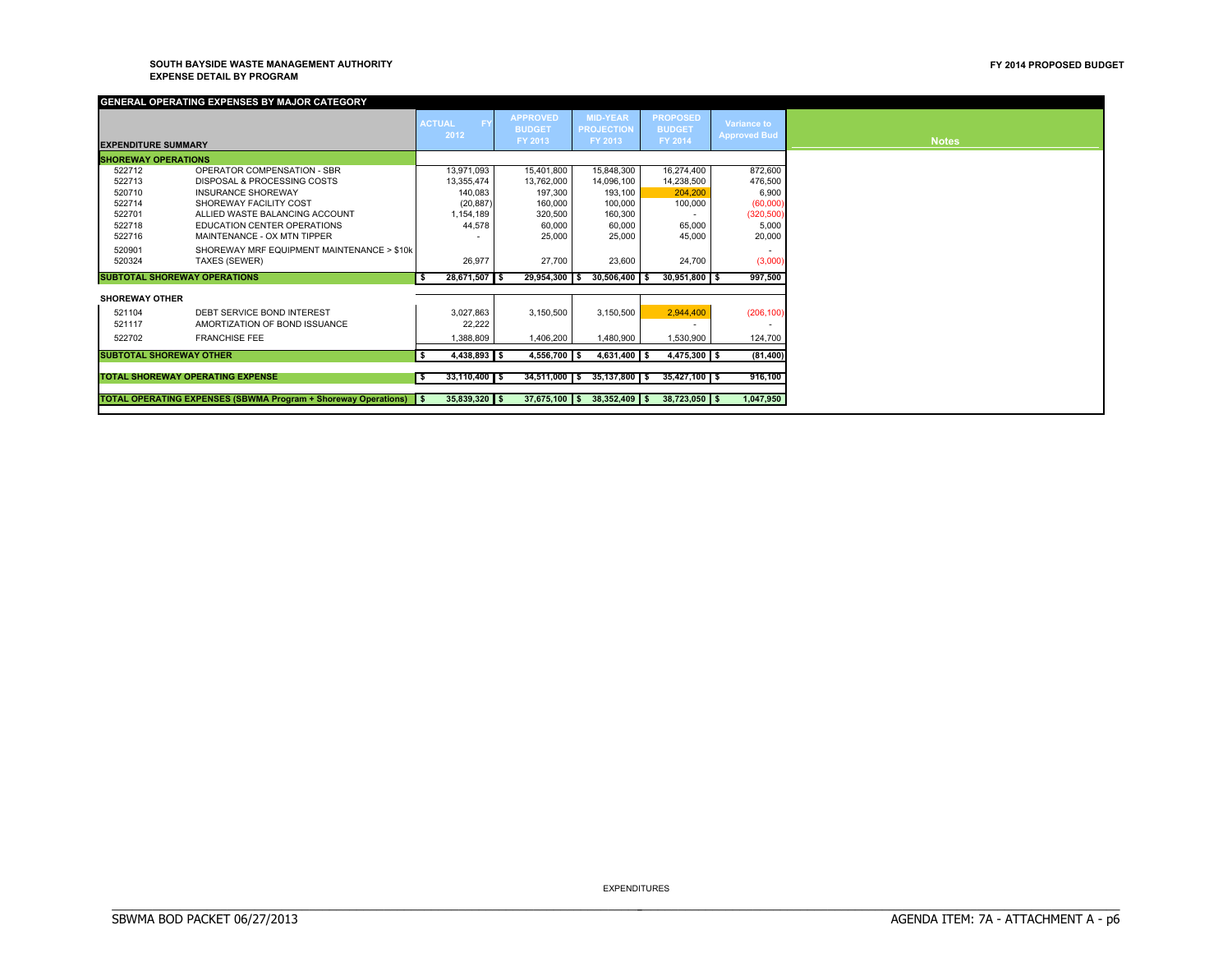#### **SOUTH BAYSIDE WASTE MANAGEMENT AUTHORITY CAPITAL BUDGET**

| <b>CAPITAL PROJECTS</b>    |              |                                                   |                          |                          |                             |                            |
|----------------------------|--------------|---------------------------------------------------|--------------------------|--------------------------|-----------------------------|----------------------------|
| <b>PROJECT DESCRIPTION</b> |              |                                                   | <b>ACTUAL</b><br>FY 2012 | <b>BUDGET</b><br>FY 2013 | <b>PROJECTED</b><br>FY 2013 | <b>PROPOSED</b><br>FY 2014 |
| 570300                     |              | <b>MISCELLANEOUS</b>                              |                          |                          |                             |                            |
| 570300                     | <b>SF005</b> | <b>TS FLOOR REPAIR</b>                            |                          |                          |                             |                            |
| 570300                     | <b>SF023</b> | TUNNEL DRIVEWAY PAVING AND SCALE                  | 25,000                   |                          |                             |                            |
| 570300                     | <b>SF026</b> | TRUCK SHOP-REPLACE 2 AIR COMPRESSORS              | 11,969                   |                          |                             |                            |
| 570300                     | <b>SF028</b> | TRUCK WASH BUILDING--ROOF REPAIR                  | 75,900                   |                          |                             |                            |
| 570300                     | SF031        | <b>FRONTAGE LANDSCAPING</b>                       | 36.266                   |                          |                             |                            |
| 570300                     | SF032        | ADMIN BLDG IMPROVE/REPAIRS                        | 11,172                   |                          |                             |                            |
| 570300                     | SF039        | MAINTENANCE BUILDING RELAMPING                    |                          |                          |                             |                            |
| 570300                     | SF041        | <b>SBR MAINTENANCE BAY</b>                        |                          |                          |                             |                            |
| 570300                     | SF042        | MRF Equipment repair budget                       | 3.483                    | 40,000                   | 30.000                      |                            |
| 570300                     | SF043        | Solar engineering, install                        | 17,500                   |                          |                             |                            |
| 570300                     | <b>SF044</b> | Tipping floor resurfacing                         | 149,430                  |                          |                             | 150,000                    |
| 570300                     | <b>SF045</b> | Site paving repairs and restriping                | 13,100                   | 48,300                   | 48,300                      |                            |
| 570300                     | <b>SF046</b> | Outside lighting construction                     | 22,832                   |                          |                             |                            |
| 570300                     | <b>SF047</b> | Site Signage                                      | 17,863                   |                          |                             | 40,000                     |
| 570300                     | <b>SF048</b> | New K-Rail at TS                                  | 27,171                   |                          |                             |                            |
| 570300                     | <b>SF049</b> | Truck shop building maintenance                   | 25,435                   | 30,000                   |                             | 25,000                     |
| 570300                     | <b>SF050</b> | TS building maintenance                           | 51,266                   | 30,000                   | 14,600                      | 25,000                     |
| 570300                     | SF051        | MRF building maintenance                          | 23,933                   | 30,000                   |                             | 25,000                     |
| 570300                     | SF052        | Admin building maintenance                        | 36,612                   | 30,000                   | 12,500                      | 40,000                     |
| 570300                     | SF053        | Site maintenance                                  | 8,075                    | 40,000                   |                             | 25,000                     |
| 570300                     | <b>SF054</b> | Onsite parking development                        | 11,360                   |                          |                             |                            |
| 570300                     | <b>SF055</b> | Fire suppression                                  | 25,954                   |                          |                             | 140,000                    |
| 570300                     | <b>SF056</b> | Repairs to landfill tipper                        | 34,606                   | 25,000                   |                             | 80,000                     |
| 570300                     |              | Recycled Water Supply Connection                  |                          |                          |                             |                            |
| 570300                     |              | Truck Wash System Replacement                     |                          | 35,000                   | 19,500                      |                            |
| 570300                     |              | <b>Facility Capital Repair Projects</b>           |                          | 40,000                   | 25,100                      |                            |
| 570300                     |              | <b>Education Center Exhibits</b>                  |                          |                          |                             | 20,000                     |
| 520711                     |              | BUILDERS RISK INSURANCE -DURING CONSTRUCTION ONLY |                          |                          |                             |                            |
|                            |              | SUBTOTAL CAPITAL PROJECTS                         | 628,927                  | 348,300                  | 150,000                     | 570,000                    |

BBBBBBBBBBBBBBBBBBBBBBBBBBBBBBBBBBBBBBBBBBBBBBBBBBBBBBBBBBBBBBBBBBBBBBBBBBBBBB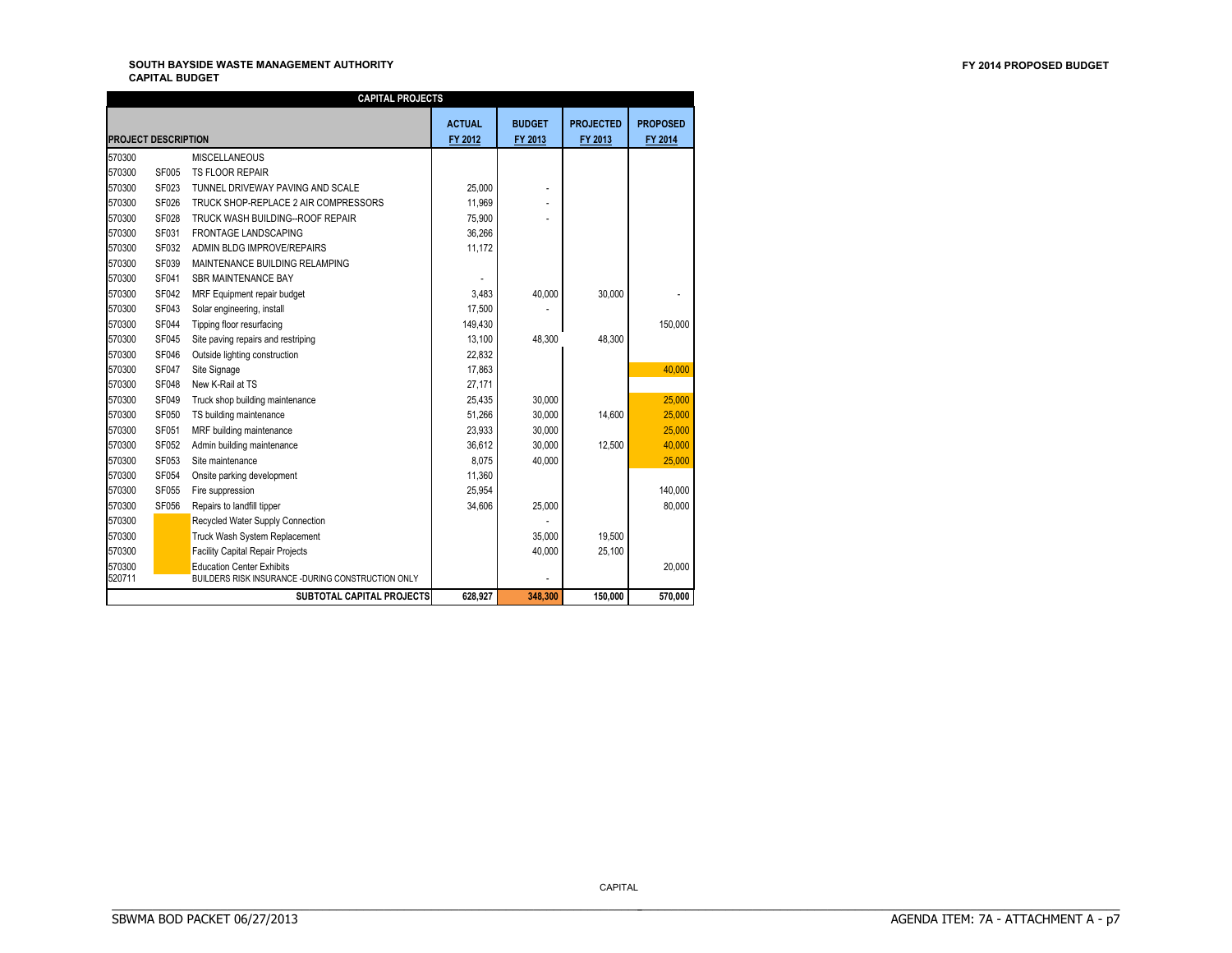

## Simple. Smart. Green.

# Strategic Plan 2013-2020

RethinkWaste is a joint powers authority of twelve public agencies (Atherton, Belmont, Burlingame, East Palo Alto, Foster City, Hillsborough, Menlo Park, Redwood City, San Carlos, San Mateo, the County of San Mateo and the West Bay Sanitary District) in San Mateo County, California and is a leader in the delivery of innovative waste reduction and recycling programs. RethinkWaste owns and manages the Shoreway Environmental Center which receives all of the recyclables, organics, and garbage collected in its service area. RethinkWaste also provides strategic oversight**,** support and management of service providers that collect, process, recycle and dispose of materials for the 12 Member Agencies. RethinkWaste, also known as the South Bayside Waste Management Authority (SBWMA) was formed in 1982.

### Our Mission

To cost effectively design, implement and manage innovative waste reduction and recycling programs and facility infrastructure that fulfills our fiduciary responsibilities to our Member Agencies while achieving community environmental and economic goals.

### Our Vision

Rethink Waste is recognized for its innovative waste reduction and recycling programs and facility infrastructure which are dedicated to the preservation and enhancement of the quality of life and the environment for our member agency communities.

## Core Values

- Implementing waste reduction, recycling and environmental education programs is paramount to achieving a greater resource conservation ethic and sustainable communities.
- Delivering high quality, and cost-effective resources and services for our customers, and contractors (i.e., vendors and service providers).
- Providing sound environmental policies and practices for our member agency communities.
- Conducting long-term planning for waste reduction and recycling programs and facility infrastructure is fundamental to achieving our mission.
- Facilitating excellent communication, collaboration and cooperation among all our stakeholders produces the best long-term results.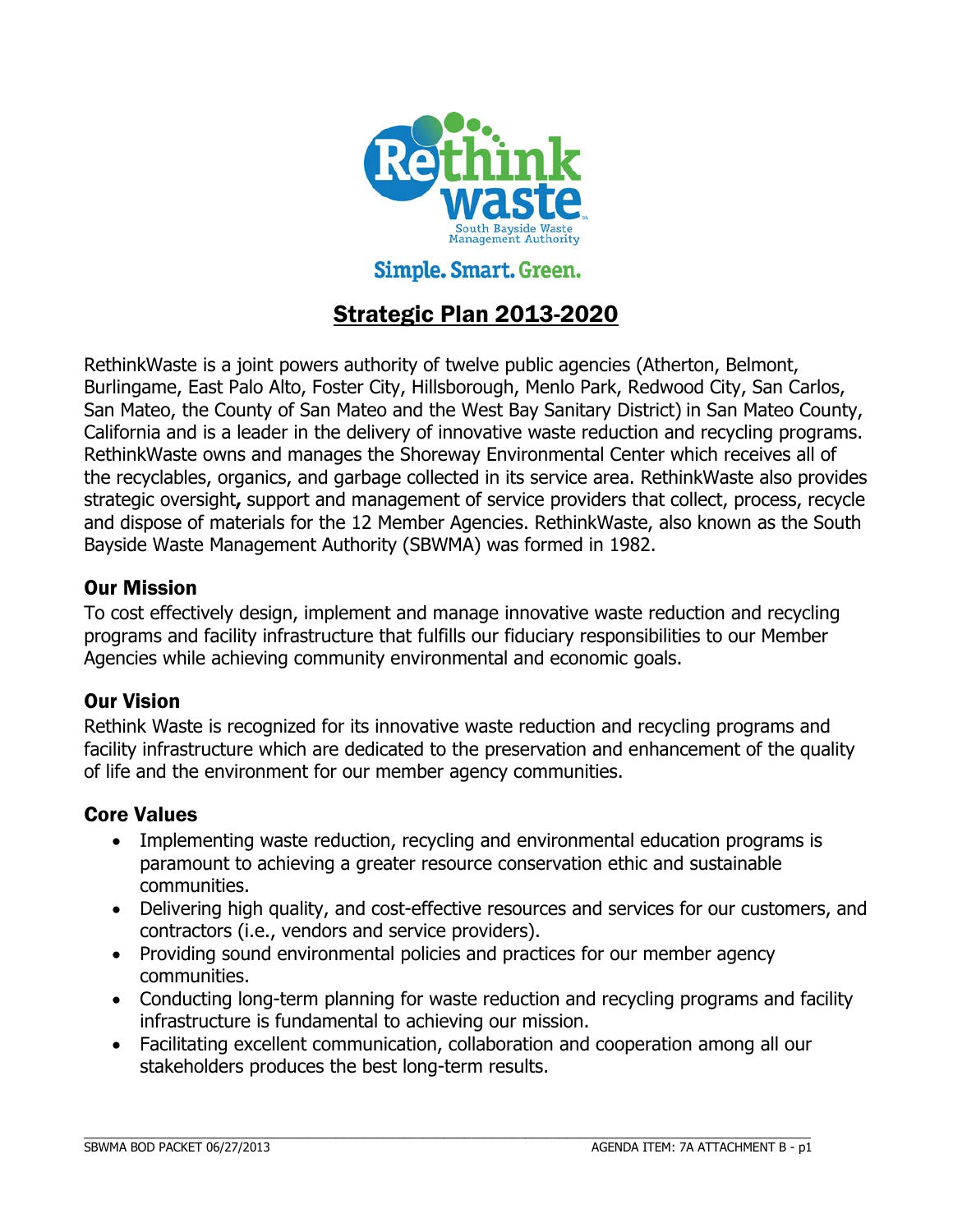## Our Strategic Priorities

- Provide day-to-day oversight, support, and management of service providers that collect, process, recycle and dispose of materials for the Member Agencies.
- Ensure contractors' and RethinkWaste programs are cost effective for the ratepayers.
- Provide day-to-day oversight of the Shoreway Environmental Center to meet financial, operational, and environmental goals.
- Meet or exceed environmental policies and regulations governing the collection and processing of recyclables and organics.
- Anticipate trends and implement innovative long-term solutions for waste reduction and recycling programs, facility infrastructure and disposal capacity.
- Monitor and assess contractor performance to ensure customer satisfaction and service delivery that meets or exceeds contractual requirements.
- Support RethinkWaste programs and policies through focused community outreach, education and promotion of rate payer value received.
- Manage the annual contractor compensation process to set contractor compensation and recommend Member Agency solid waste rate adjustments.
- Develop, implement and manage enhanced waste reduction and recycling services for Member Agencies (i.e., curbside HHW/universal waste/e-scrap collection services; seasonal community events such as e-scrap collection and shred events, compost giveaways, etc.; state grants; and other programs approved by the Board of Directors).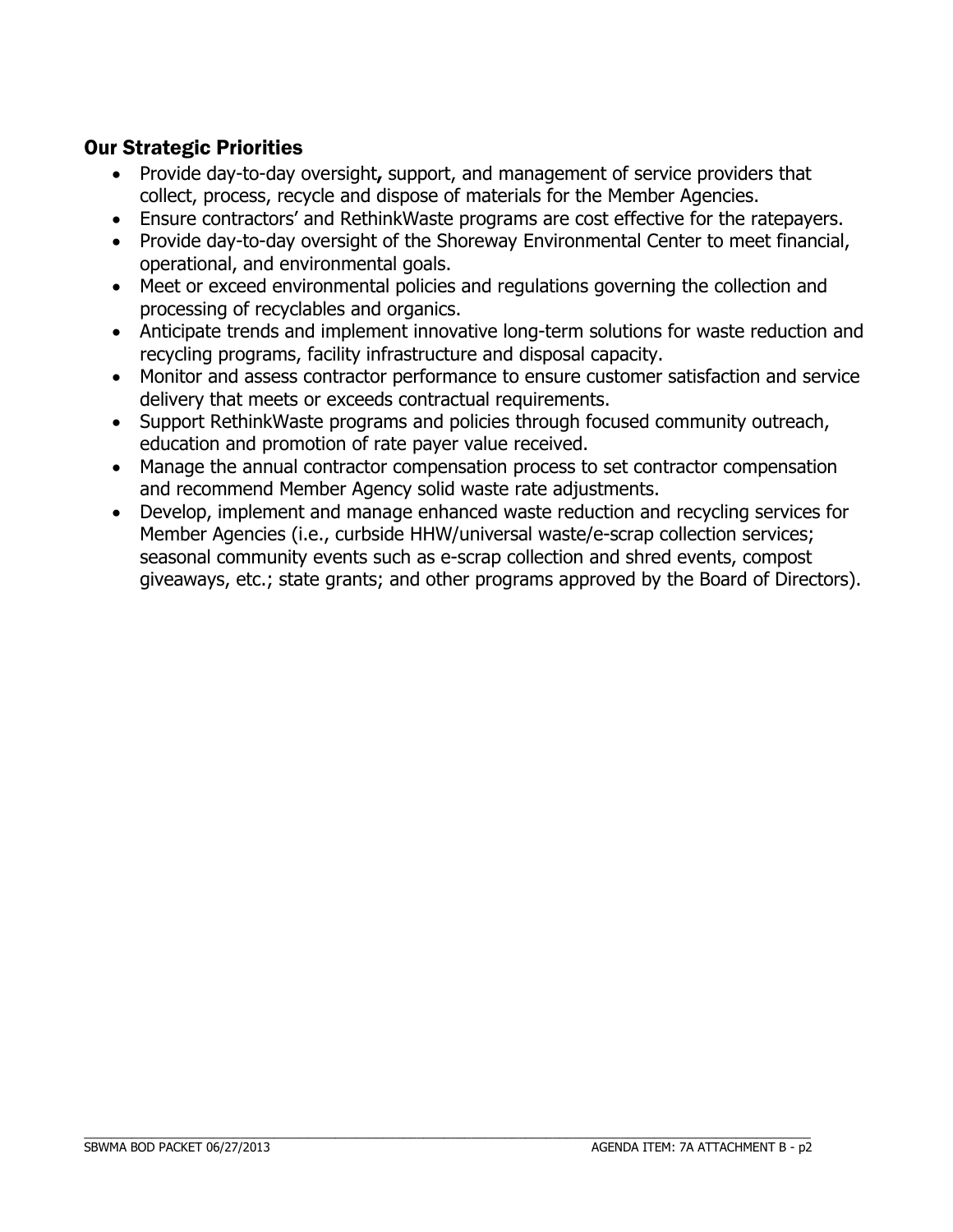- •
- 
- •
- •

- 
- •
- •
- •
- •
- •
- 
- •
- •
- •
- 
- •
- •
- 
- •

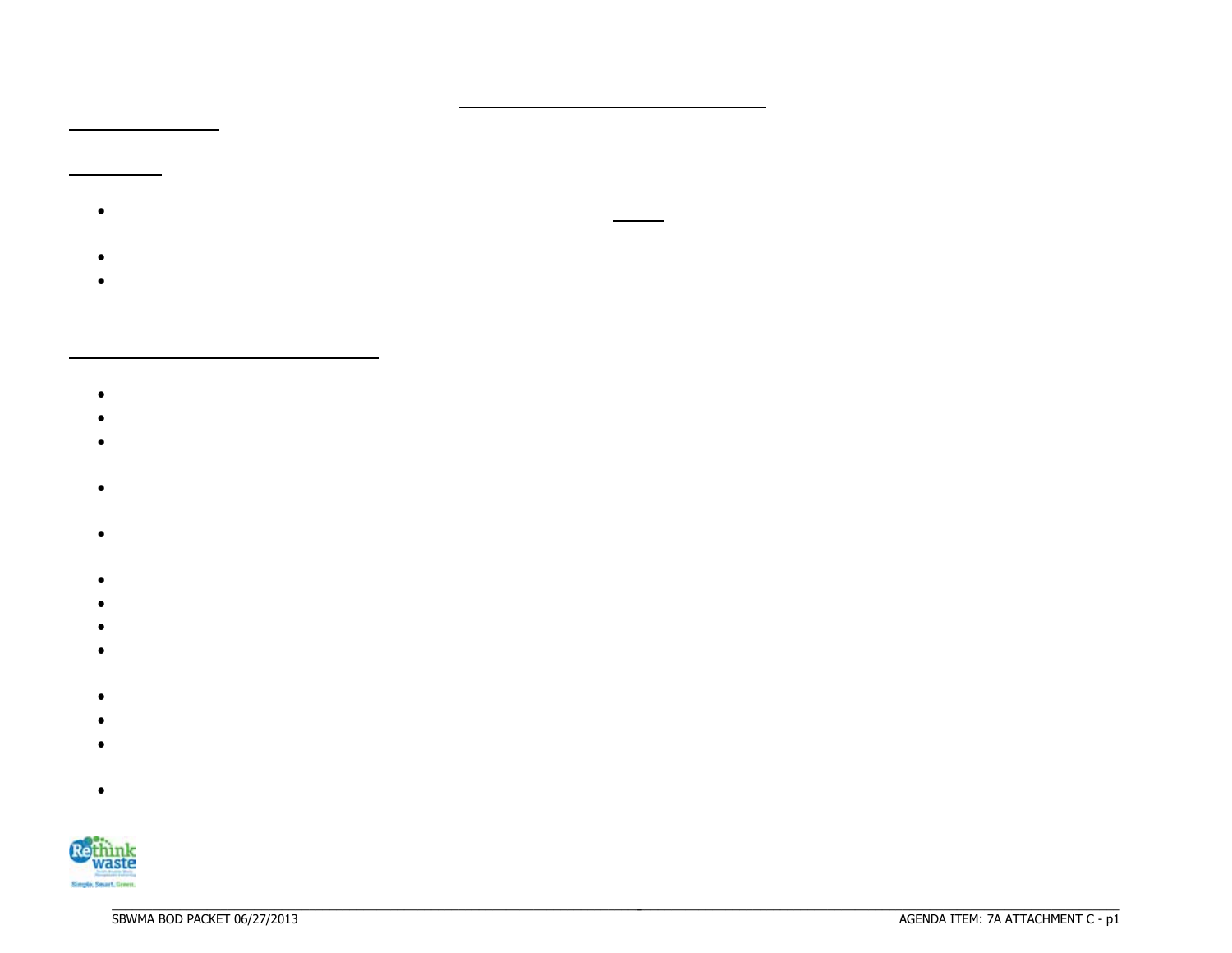- •
- •
- 
- •
- •
- •
- •

| $\bullet$ |  |  |
|-----------|--|--|
| $\bullet$ |  |  |
| $\bullet$ |  |  |
|           |  |  |
| $\bullet$ |  |  |
|           |  |  |
| $\bullet$ |  |  |
|           |  |  |
|           |  |  |
|           |  |  |
| $\bullet$ |  |  |
|           |  |  |
|           |  |  |
| $\bullet$ |  |  |



BBBBBBBBBBBBBBBBBBBBBBBBBBBBBBBBBBBBBBBBBBBBBBBBBBBBBBBBBBBBBBBBBBBBBBBBBBBBBB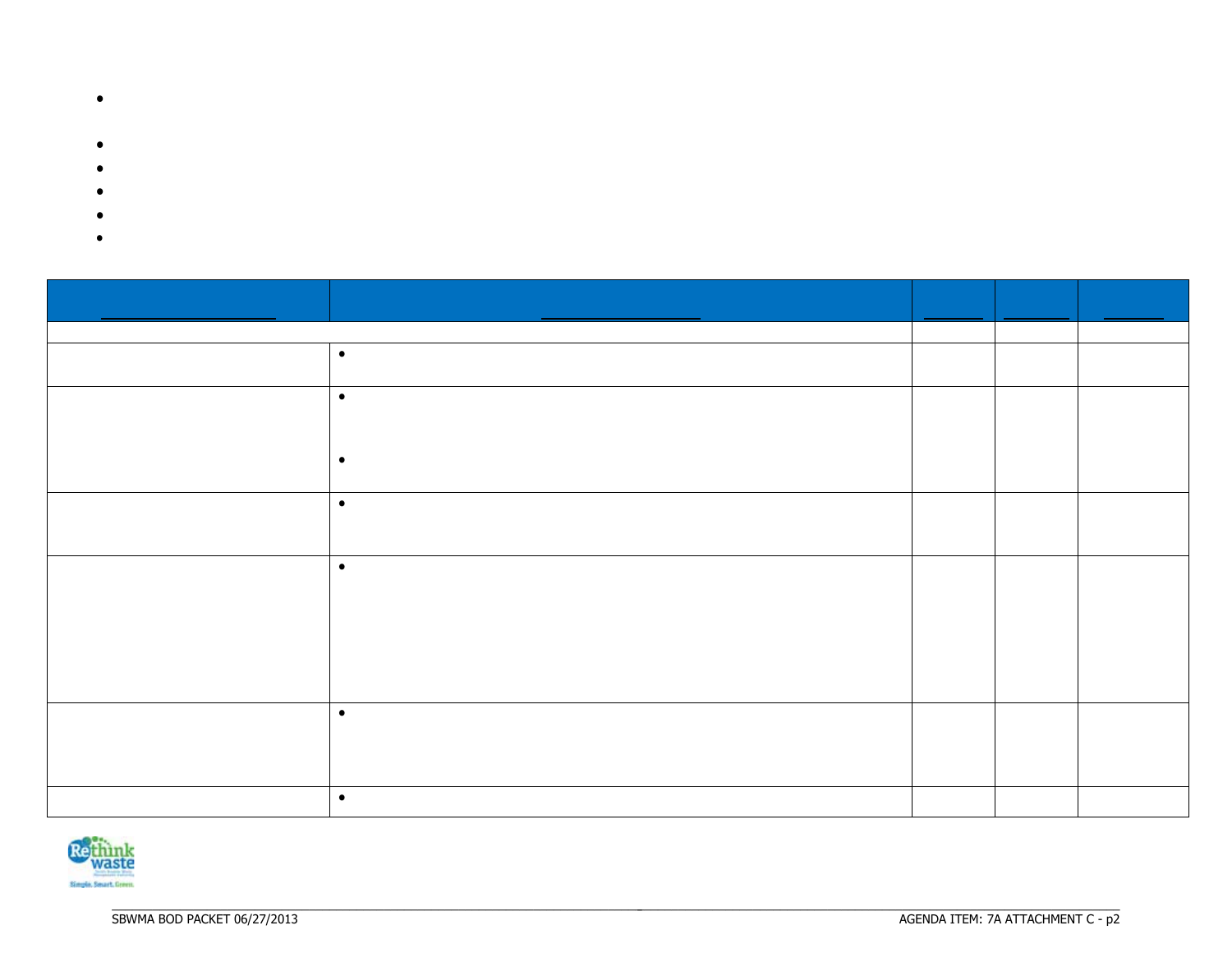- •
- •

# •

- 
- •
- •
- •
- •
- •
- •
- 
- •
- •
- •

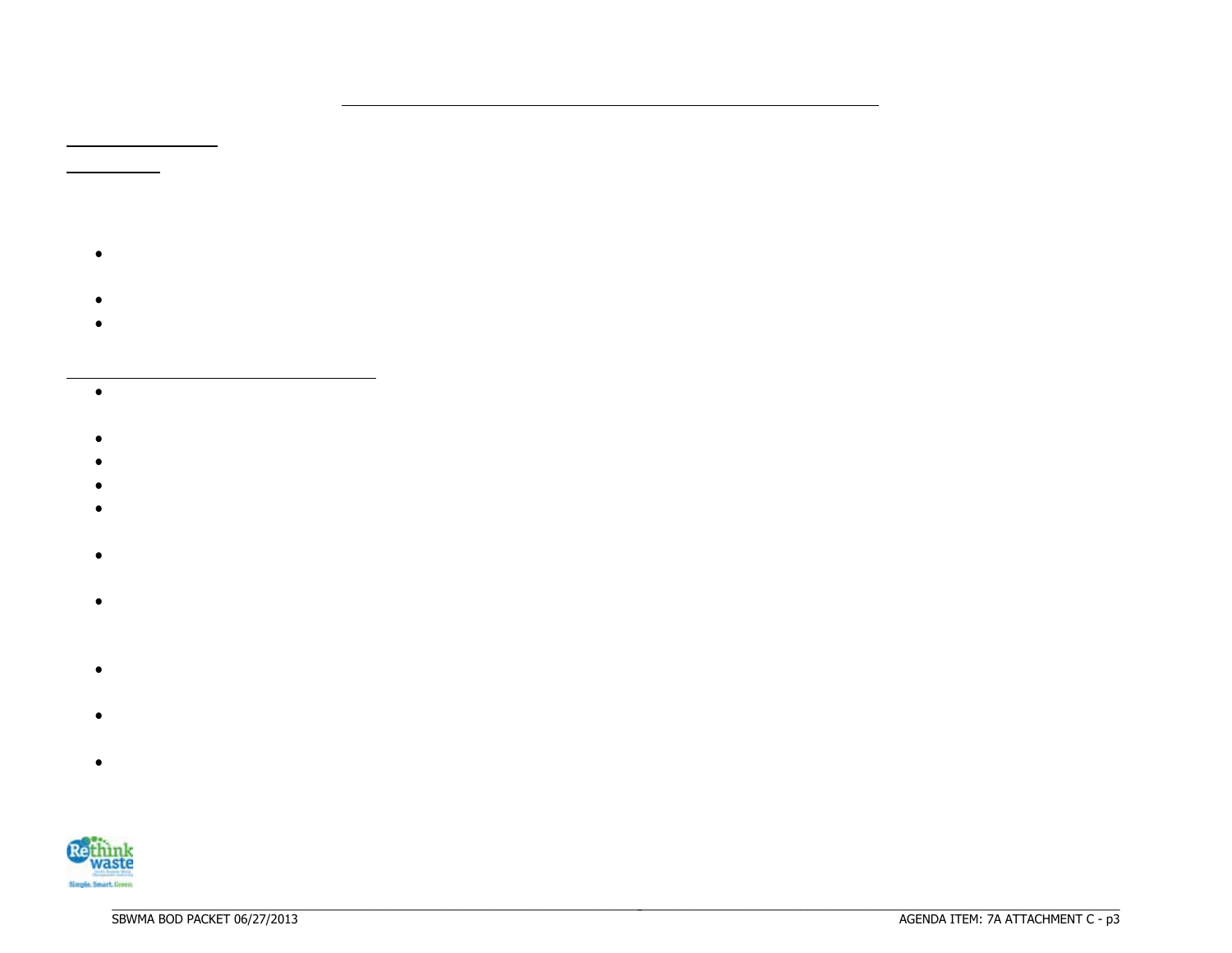- $\bullet$
- $\bullet$
- $\bullet$
- $\bullet$
- $\bullet$
- 
- $\bullet$
- $\bullet$

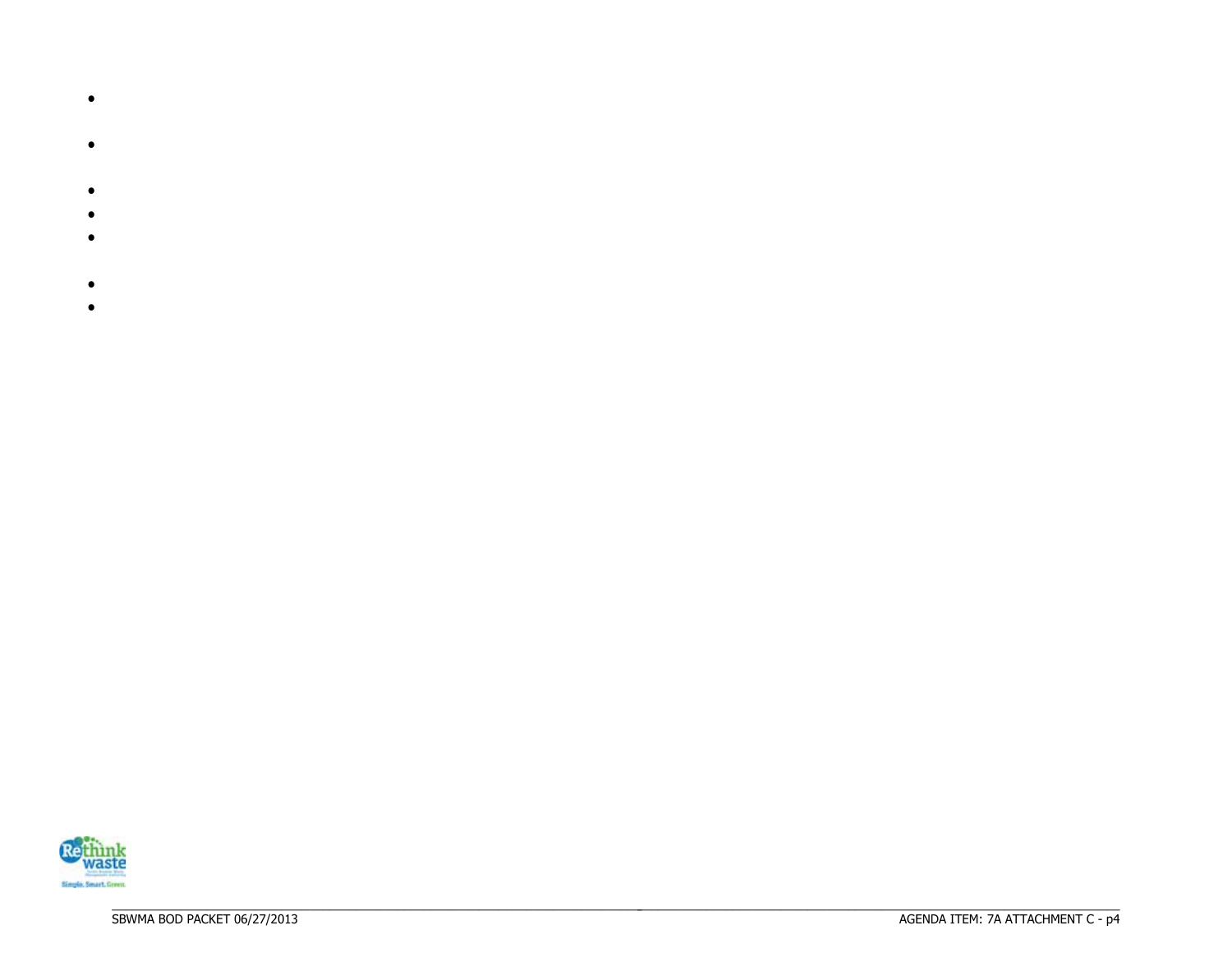| $\bullet$ |  |  |
|-----------|--|--|
|           |  |  |
| $\bullet$ |  |  |
|           |  |  |
|           |  |  |
| $\bullet$ |  |  |
| $\bullet$ |  |  |
|           |  |  |
|           |  |  |
| $\bullet$ |  |  |
| $\bullet$ |  |  |
|           |  |  |
|           |  |  |
|           |  |  |
| $\bullet$ |  |  |
|           |  |  |
| $\bullet$ |  |  |
|           |  |  |



BBBBBBBBBBBBBBBBBBBBBBBBBBBBBBBBBBBBBBBBBBBBBBBBBBBBBBBBBBBBBBBBBBBBBBBBBBBBBB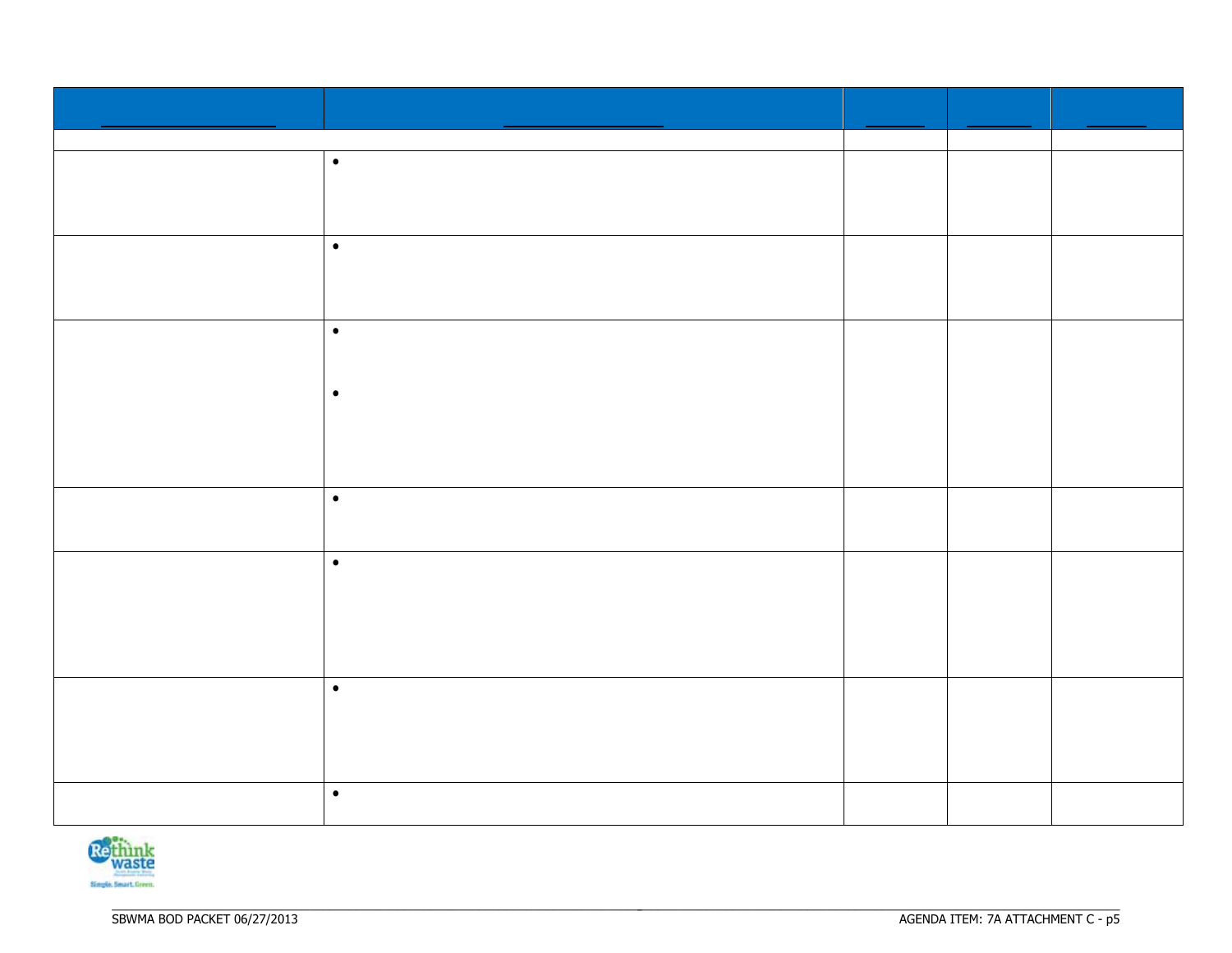| $\bullet$ |  |  |
|-----------|--|--|
|           |  |  |
| $\bullet$ |  |  |
|           |  |  |
| $\bullet$ |  |  |
|           |  |  |
| $\bullet$ |  |  |
|           |  |  |
| $\bullet$ |  |  |
| $\bullet$ |  |  |
|           |  |  |
|           |  |  |
|           |  |  |
|           |  |  |
| $\bullet$ |  |  |
|           |  |  |

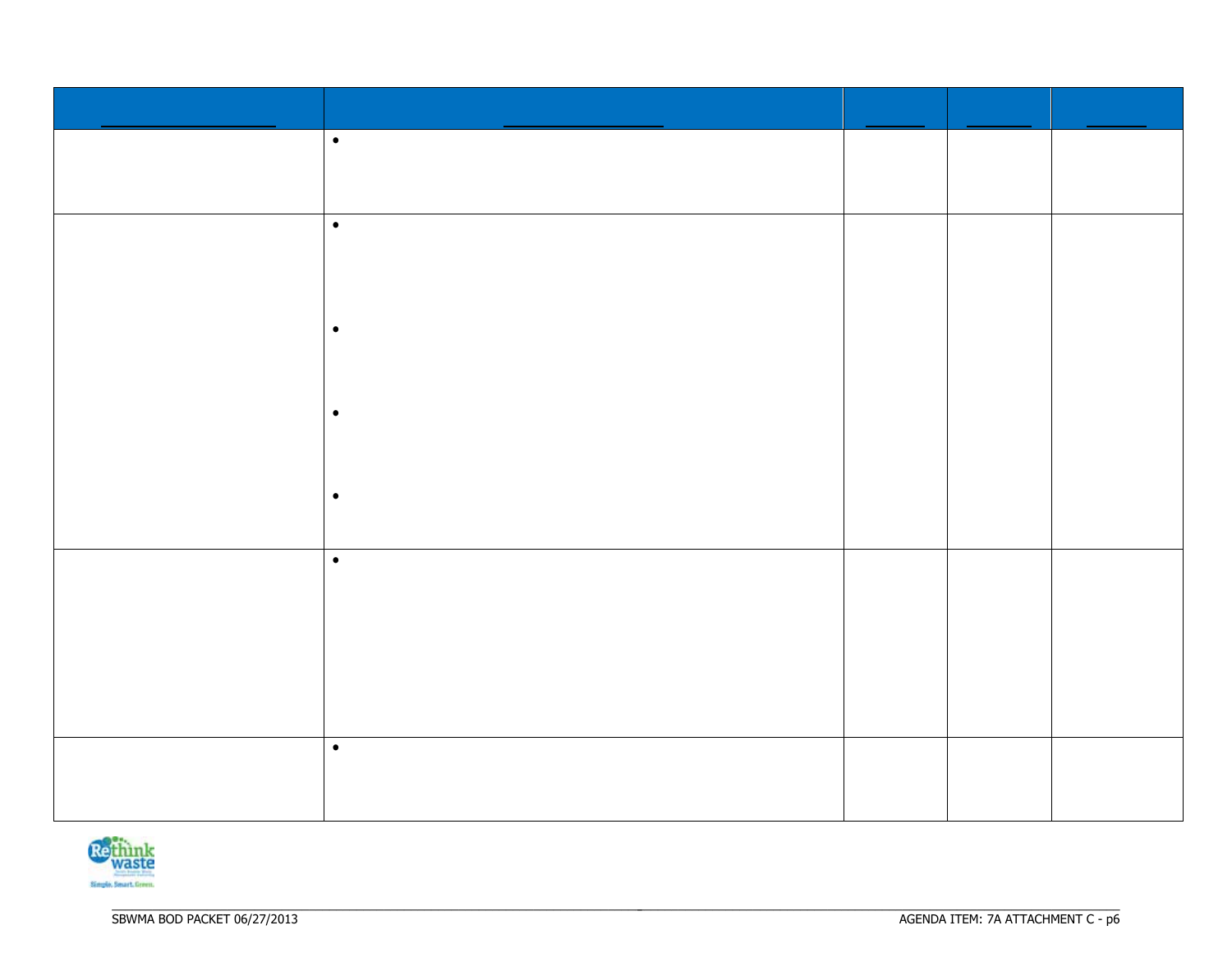| $\bullet$ |  |  |
|-----------|--|--|
| $\bullet$ |  |  |
|           |  |  |
|           |  |  |
|           |  |  |
|           |  |  |
| $\bullet$ |  |  |
|           |  |  |
|           |  |  |
|           |  |  |
|           |  |  |
| $\bullet$ |  |  |
|           |  |  |
|           |  |  |
|           |  |  |
| $\bullet$ |  |  |
|           |  |  |
|           |  |  |
|           |  |  |
|           |  |  |

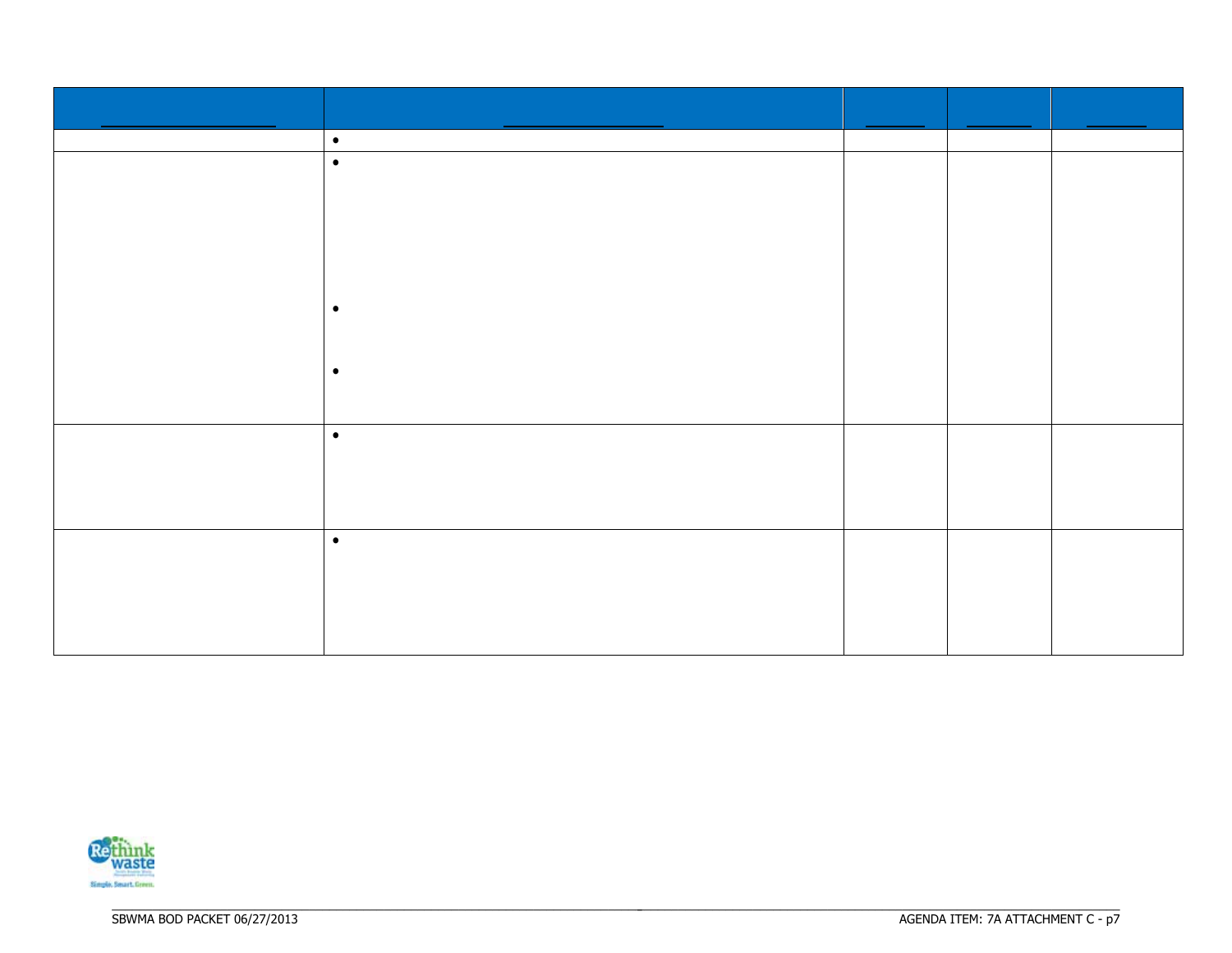| $\bullet$ |  |  |
|-----------|--|--|
|           |  |  |
|           |  |  |
| $\bullet$ |  |  |
| $\bullet$ |  |  |
|           |  |  |
| $\bullet$ |  |  |
|           |  |  |
| $\bullet$ |  |  |
|           |  |  |
| $\bullet$ |  |  |
| $\bullet$ |  |  |

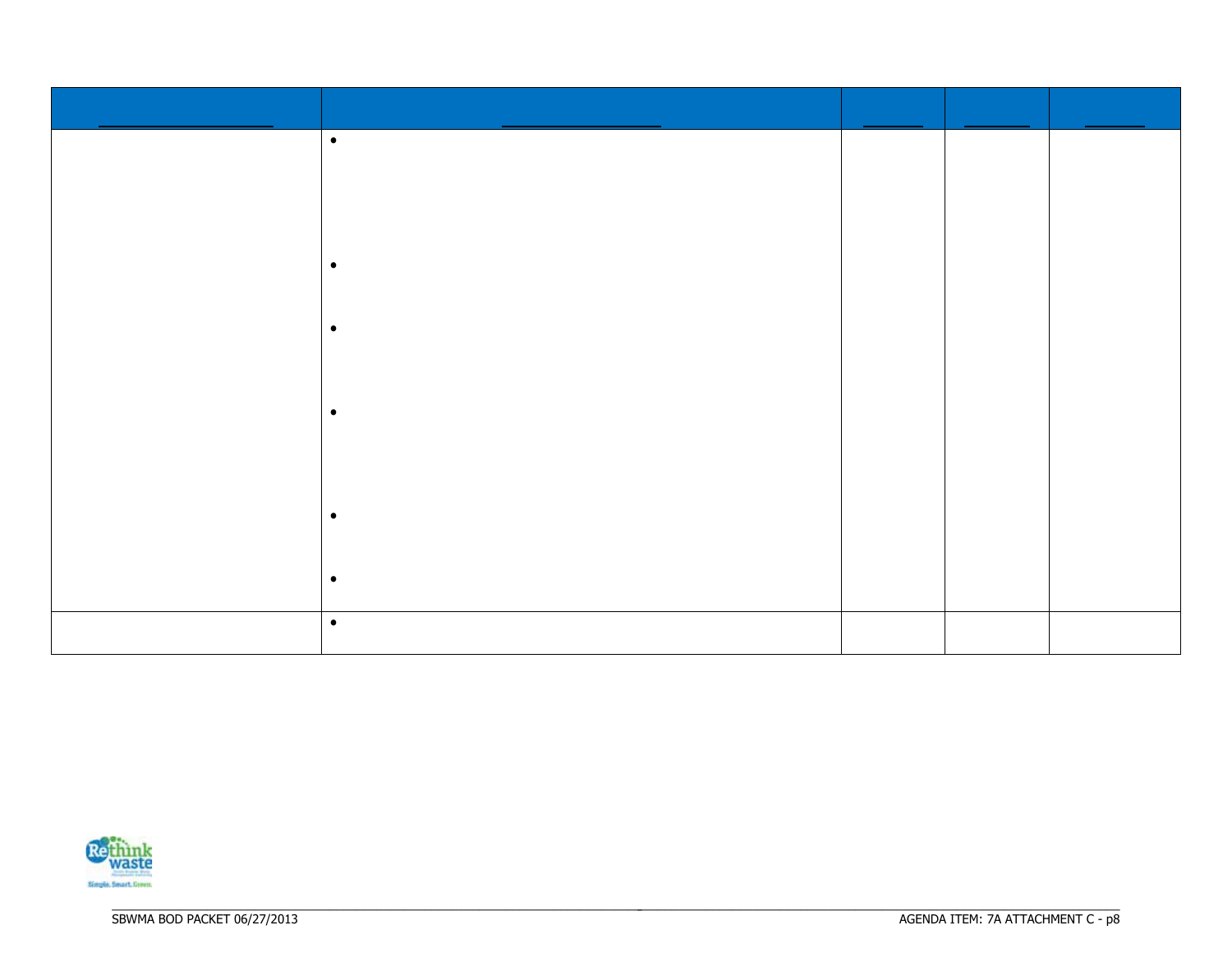| $\bullet$ |  |  |
|-----------|--|--|
|           |  |  |
|           |  |  |
|           |  |  |
| $\bullet$ |  |  |
|           |  |  |
| $\bullet$ |  |  |
|           |  |  |
| $\bullet$ |  |  |
|           |  |  |

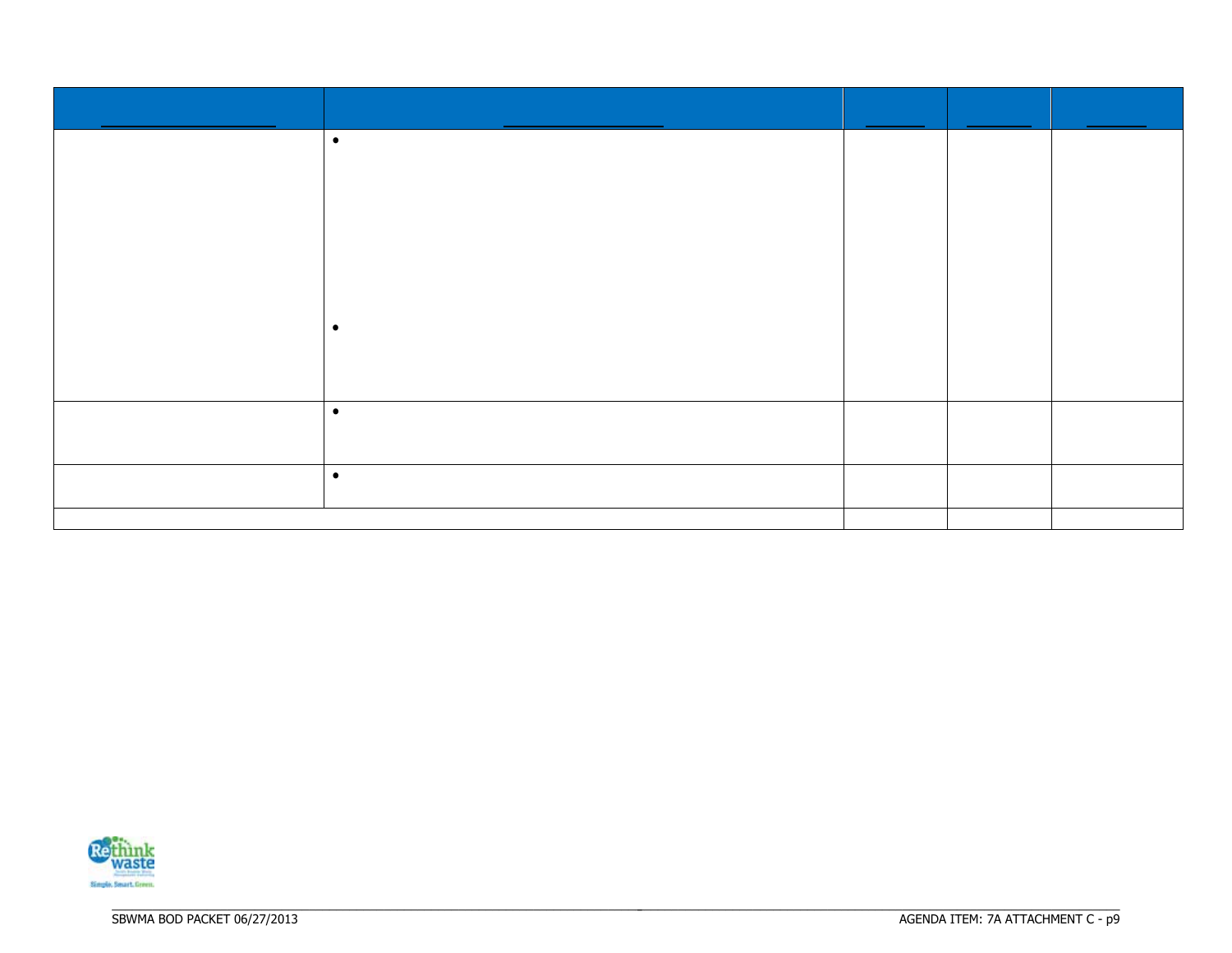- $\bullet$
- $\bullet$
- 
- 
- $\bullet$
- $\bullet$
- 
- $\bullet$
- 

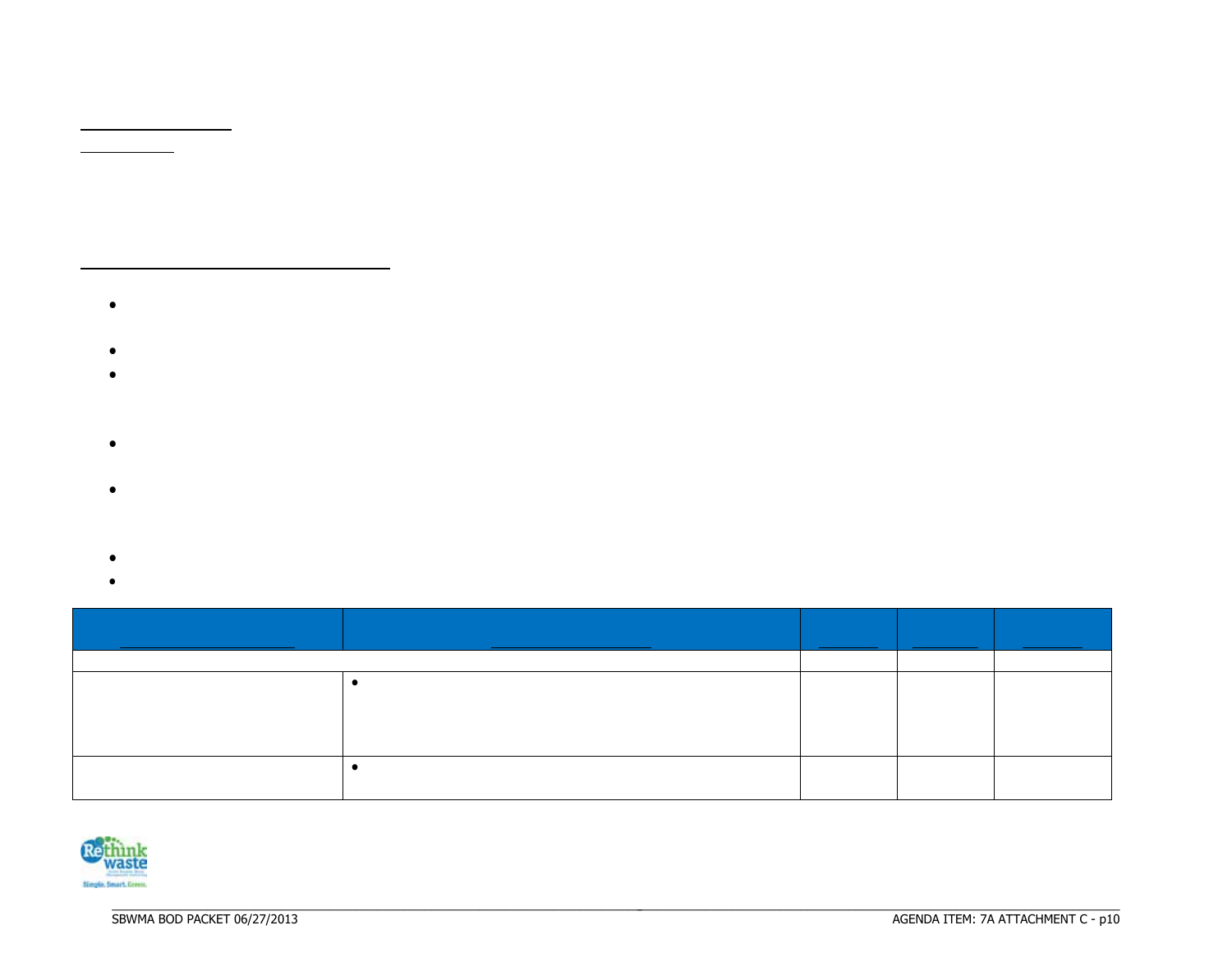- •
- •
- •
- •
- 
- •
- 
- •
- •
- •
- •
- 
- •
- •
- •
- •
- 

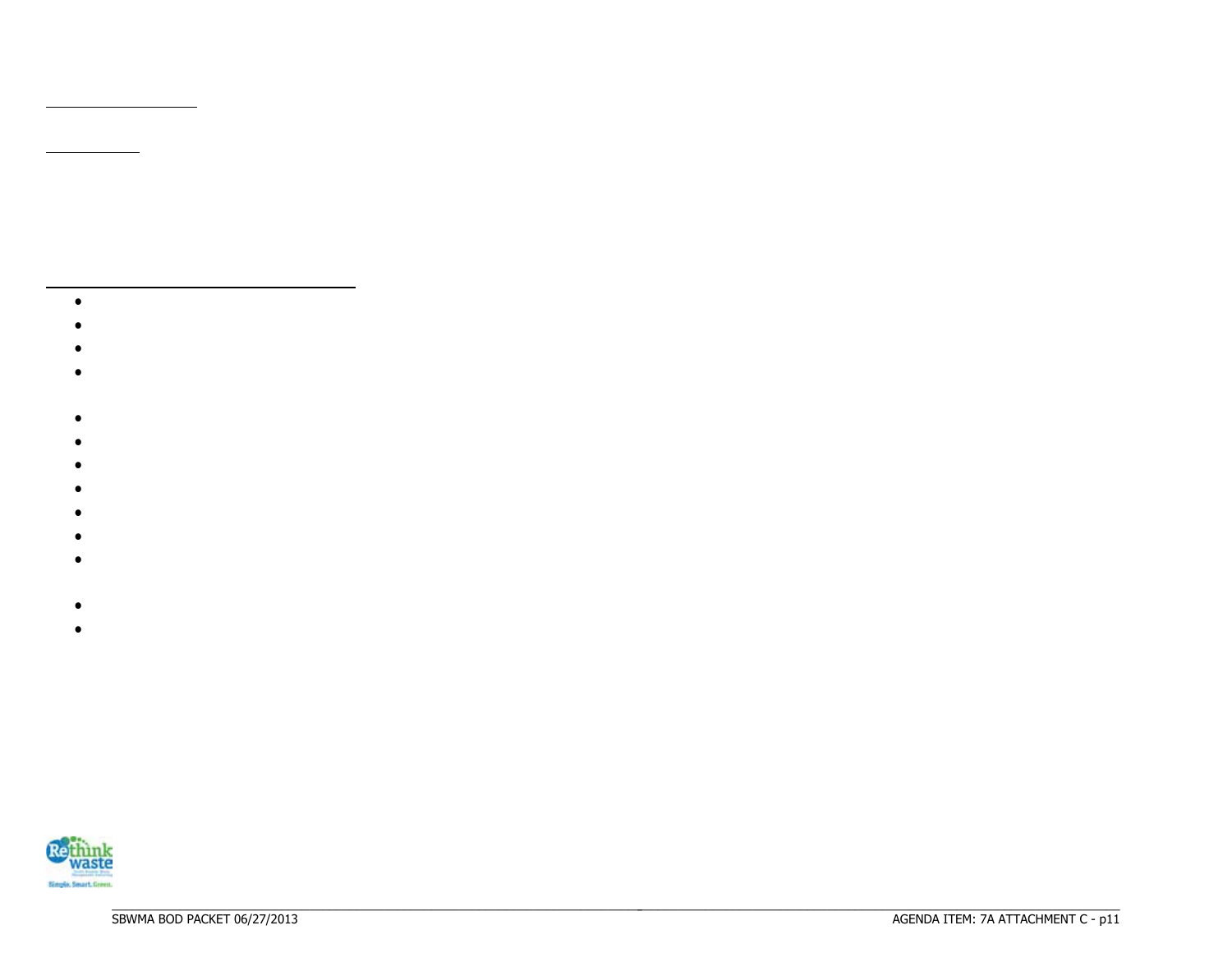|  | $\bullet$ |  |  |
|--|-----------|--|--|
|  |           |  |  |
|  | $\bullet$ |  |  |
|  |           |  |  |
|  |           |  |  |
|  | $\bullet$ |  |  |
|  |           |  |  |
|  | $\bullet$ |  |  |
|  |           |  |  |
|  | $\bullet$ |  |  |
|  | $\bullet$ |  |  |
|  |           |  |  |
|  |           |  |  |
|  | $\bullet$ |  |  |
|  |           |  |  |
|  | $\bullet$ |  |  |
|  |           |  |  |
|  | $\bullet$ |  |  |
|  | $\bullet$ |  |  |
|  |           |  |  |
|  |           |  |  |

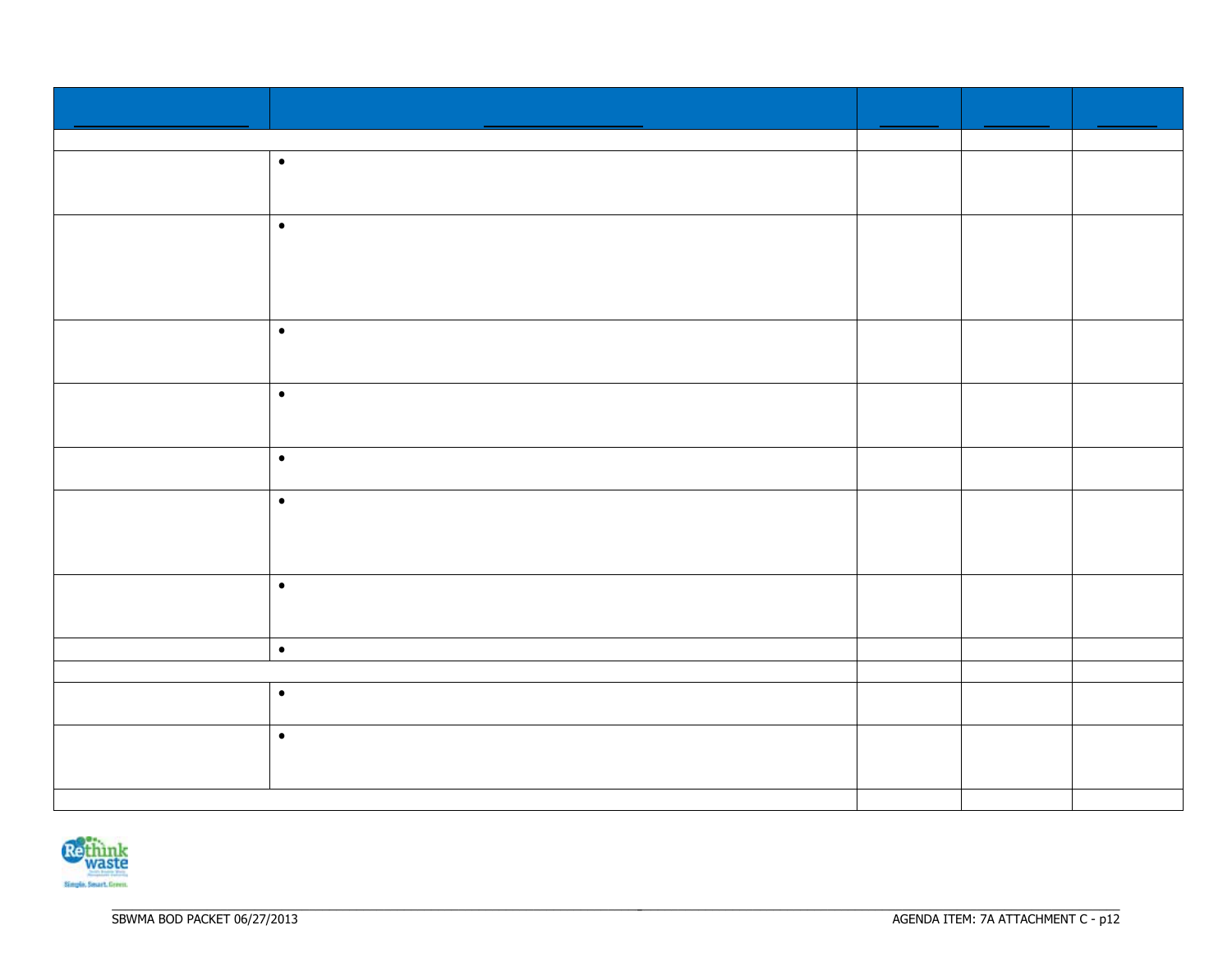#### **PERSONNEL AND BENEFIT ASSUMPTIONS FOR FY 2014**

|                                             | FY 2013    | Proposed FY 2014 |
|---------------------------------------------|------------|------------------|
| <b>Executive Director</b>                   | 1.0        | 1.0              |
| <b>Facility Operations Contract Manager</b> | 1.0        | 1.0              |
| Finance Manager                             | 1.0        | 1.0              |
| Recycling Outreach & Sustainability Manager | 1.0        | 1.0              |
| Recycling Programs Manager*                 | 1.0        | 1.0              |
| <b>Board Secretary/Office Manager</b>       | 1.0        | 1.0              |
| <b>Environmental Education Coordinator</b>  | 1.0        | 1.0              |
| <b>Environmental Education Associate</b>    | <u>0.8</u> | <u>0.8</u>       |
|                                             | 7.8        | 7.8              |

**\*** Contract employee employed by Local Government Services, a public joint powers agency, with PERs benefits.

#### FY 2014 Proposed Position Changes

No proposed changes to staff positions.

#### Budget Assumptions for Merit Increases

A merit increase pool of 4.5% of wages is assumed for all positions, except for the Executive Director, within the proposed salary ranges. The Executive Director's assumed merit increase effective July 1, 2013 is 3.5%. Actual merit increases are awarded by the Executive Director per the Board adopted Compensation Policy. Three positions shown below are at the top of their current salary range and can't receive merit increases without adjustments to the salary range.

A Compensation Survey completed in April 2013 shows that the four management positions, excluding the Executive Director, are from 7% to 16.3% below the salary median for comparable positions and 9.4% to 23.1% below the total compensation median for comparable positions. The same Compensation survey shows the Executive Director is 10.29% below the salary median (compared to similar positions with the Alameda County Waste Management Authority, Monterey Regional Waste Management District, San Francisco Dept. of Environment, and Salinas Valley Solid Waste Authority) and 12.06% below the total compensation median.

#### Salary Ranges

The salary ranges established in 2009 are proposed to be adjusted reflective of CPI; the salary ranges have not been adjusted since they were first adopted by the Board on November 19, 2009. This recommendation was reviewed by the Executive Committee and discussed in closed session on May 23, 2013. The cumulative CPI adjustment for the period of 2010-2013 is 8.93% (2010-2012 average used for 2013) using the CPI - All Urban Consumers (series no. CUURA422SA0,CUUSA422SA0) for San Francisco-Oakland-San Jose, CA. The proposed revised salary ranges, reflective of the 8.93% adjustment, are shown below.

|                                                            |                                             |                       |                             | Proposed              |  |  |  |
|------------------------------------------------------------|---------------------------------------------|-----------------------|-----------------------------|-----------------------|--|--|--|
| <b>IFirst Name</b>                                         | Title                                       | <b>Current Salary</b> | <b>Current Salary Range</b> | <b>Salary Range</b>   |  |  |  |
| Kevin McCarthy                                             | Executive Director                          | \$185,441             | N/A                         | N/A                   |  |  |  |
| Cliff Feldman                                              | Recycling Program Manager <sup>1</sup>      | \$128,748             | \$102,998 - \$128,748       | \$112,196 - \$140,245 |  |  |  |
| <b>Hillary Gans</b>                                        | <b>Facility Operations Contract Manager</b> | \$128,748             | \$102,998 - \$128,748       | \$112,196 - \$140,245 |  |  |  |
| <b>Marshall Moran</b>                                      | Finance Manager                             | \$128,748             | \$102,998 - \$128,748       | \$112,196 - \$140,245 |  |  |  |
| Monica Devincenzi                                          | Recycling Outreach & Sustainability Manager | \$109,744             | \$92,698 - \$115,873        | \$100,976 - \$126,220 |  |  |  |
| Cyndi Urman                                                | Board Secretary/Office Manager              | \$61,006 (\$29.33/hr) | \$54,768 - \$68,460         | \$59,659 - \$74,573   |  |  |  |
| Faustina Mututa                                            | <b>Environmental Education Coordinator</b>  | \$67,320              | \$59,916 - \$74,892         | \$65,267 - \$81,580   |  |  |  |
| Heather Co                                                 | <b>Environmental Education Associate</b>    | \$25.89/hour          | $$23.04 - $28.80$           | $$25.10 - $31.37$     |  |  |  |
| Contract employee through Local Government Services (LGS). |                                             |                       |                             |                       |  |  |  |

#### Employee Benefits

No proposed changes in the employee benefit plans.